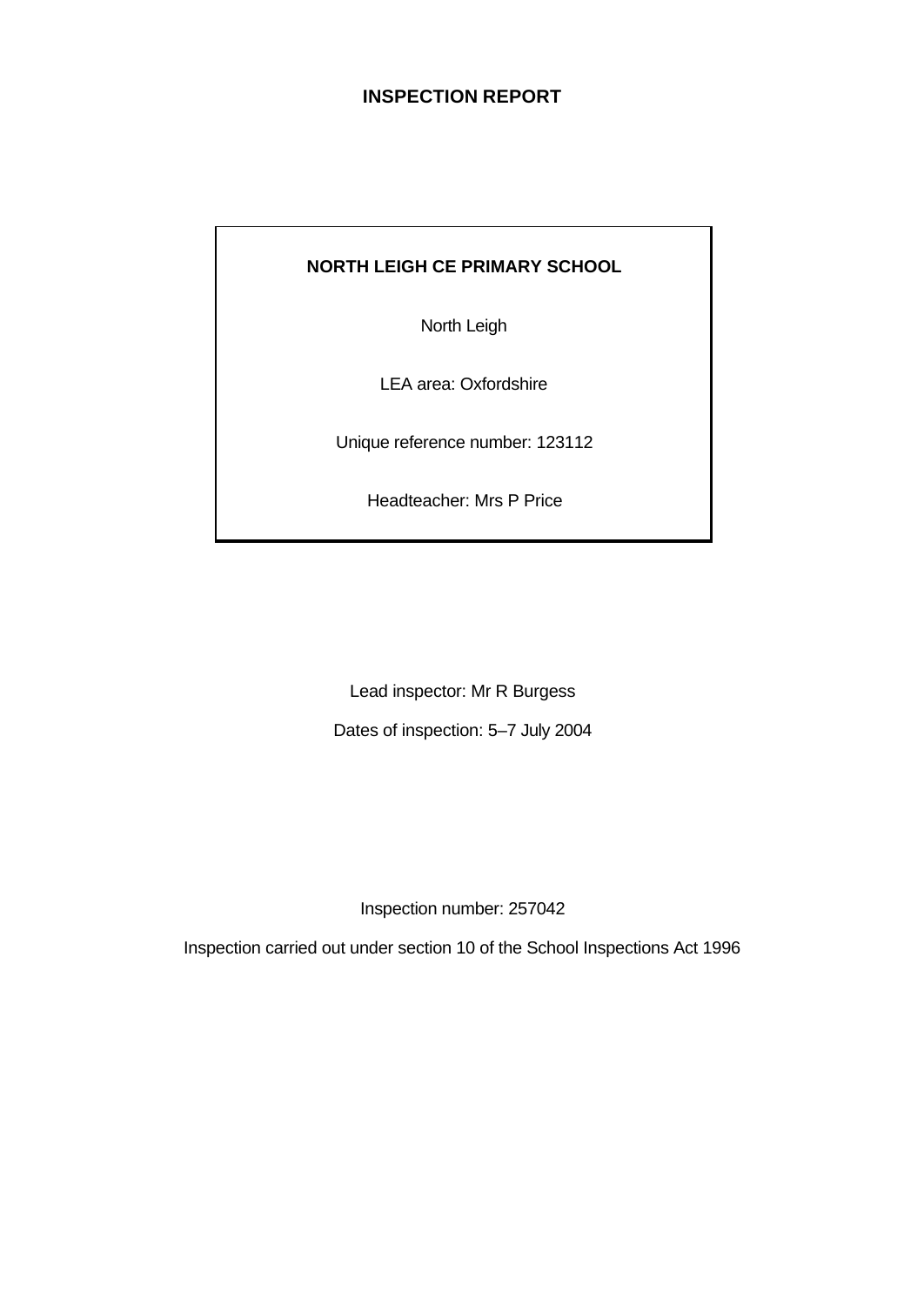#### Crown copyright 2004

This report may be reproduced in whole or in part for non-commercial educational purposes, provided that all extracts quoted are reproduced verbatim without adaptation and on condition that the source and date thereof are stated.

Further copies of this report are obtainable from the school. Under the School Inspections Act 1996, the school must provide a copy of this report and/or its summary free of charge to certain categories of people. A charge not exceeding the full cost of reproduction may be made for any other copies supplied.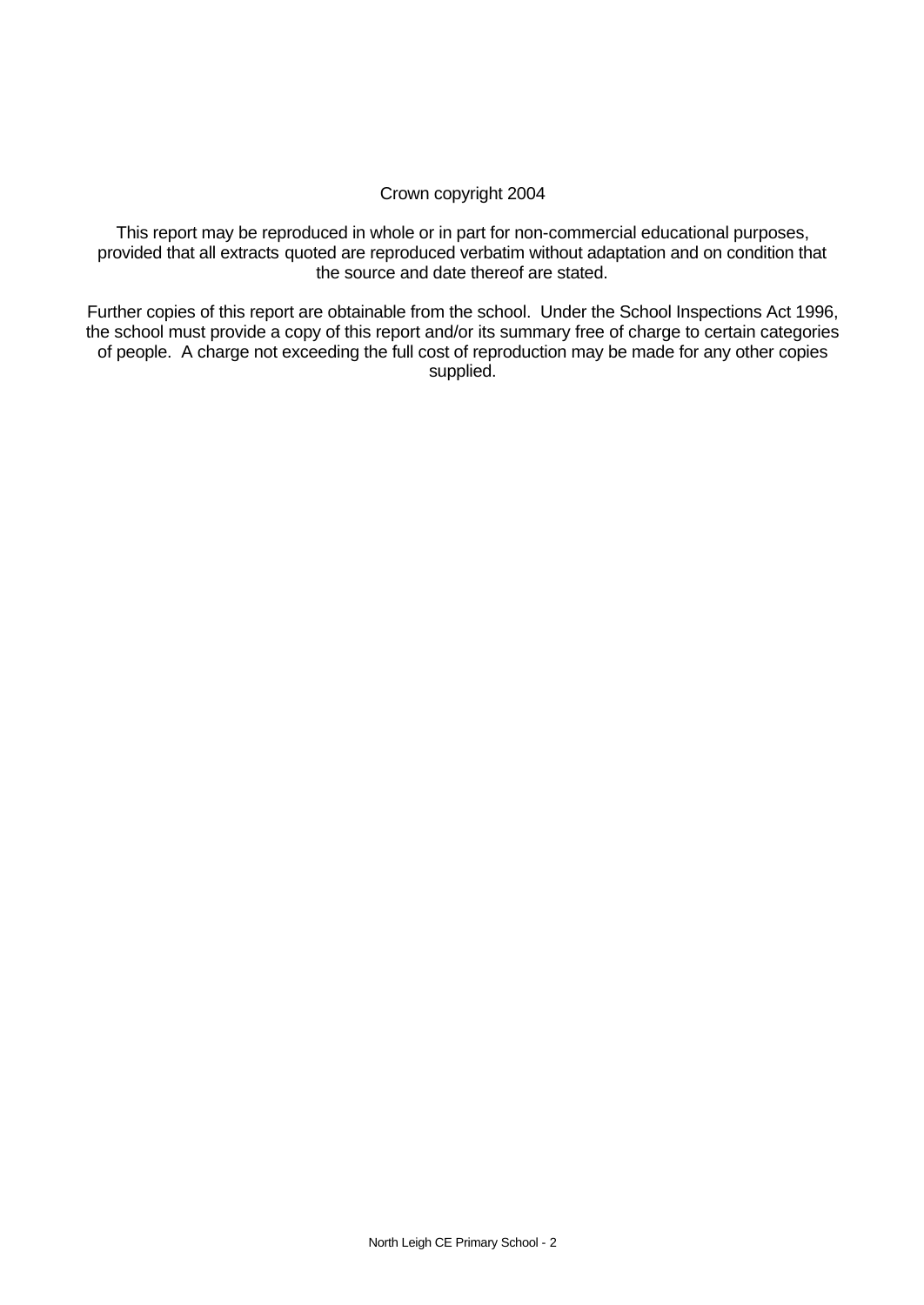# **INFORMATION ABOUT THE SCHOOL**

| Type of school:                                       | Primary                                     |
|-------------------------------------------------------|---------------------------------------------|
| School category:                                      | <b>Voluntary Controlled</b>                 |
| Age range of pupils:                                  | 4–11 years                                  |
| Gender of pupils:                                     | Mixed                                       |
| Number on roll:                                       | 137                                         |
| School address:                                       | Park Road<br>North Leigh<br>Witney          |
| Postcode:                                             | Oxfordshire<br><b>OX29 6SS</b>              |
| Telephone number:                                     | 01993 881525                                |
| Fax number:                                           | 01993 881525                                |
| Appropriate authority:<br>Name of chair of governors: | The governing body<br><b>Mrs M Mitchell</b> |
| Date of previous inspection:                          | 5 March 1998                                |

# **CHARACTERISTICS OF THE SCHOOL**

The school is situated in North Leigh, to the north-east of Witney. It is smaller than most primary schools, with 137 pupils on roll, aged between four and eleven years. The school serves the immediate community but also admits pupils from a wider area. The pupils come from a range of social backgrounds. The proportion of boys and girls varies significantly in different year groups. There are three mixed-age classes for Years 3 to 6 and two classes for all other year groups. The school admits children to the Reception class after their fourth birthday. Children's attainment on entry is average. The majority of pupils are from white ethnic backgrounds. There is opne pupil with English as an additional language. Eighteen per cent of pupils have special educational needs, which is similar to the average. Four children have a Statement of Special Educational Needs because they require considerable help with their learning, which is above the national average. The number of pupils in receipt of free school meals is below average. Since the last inspection in 1998 the school has achieved Investors in People status in 2002. It is also a partner school in the European Comenius project with partner schools in Germany, Poland and Spain.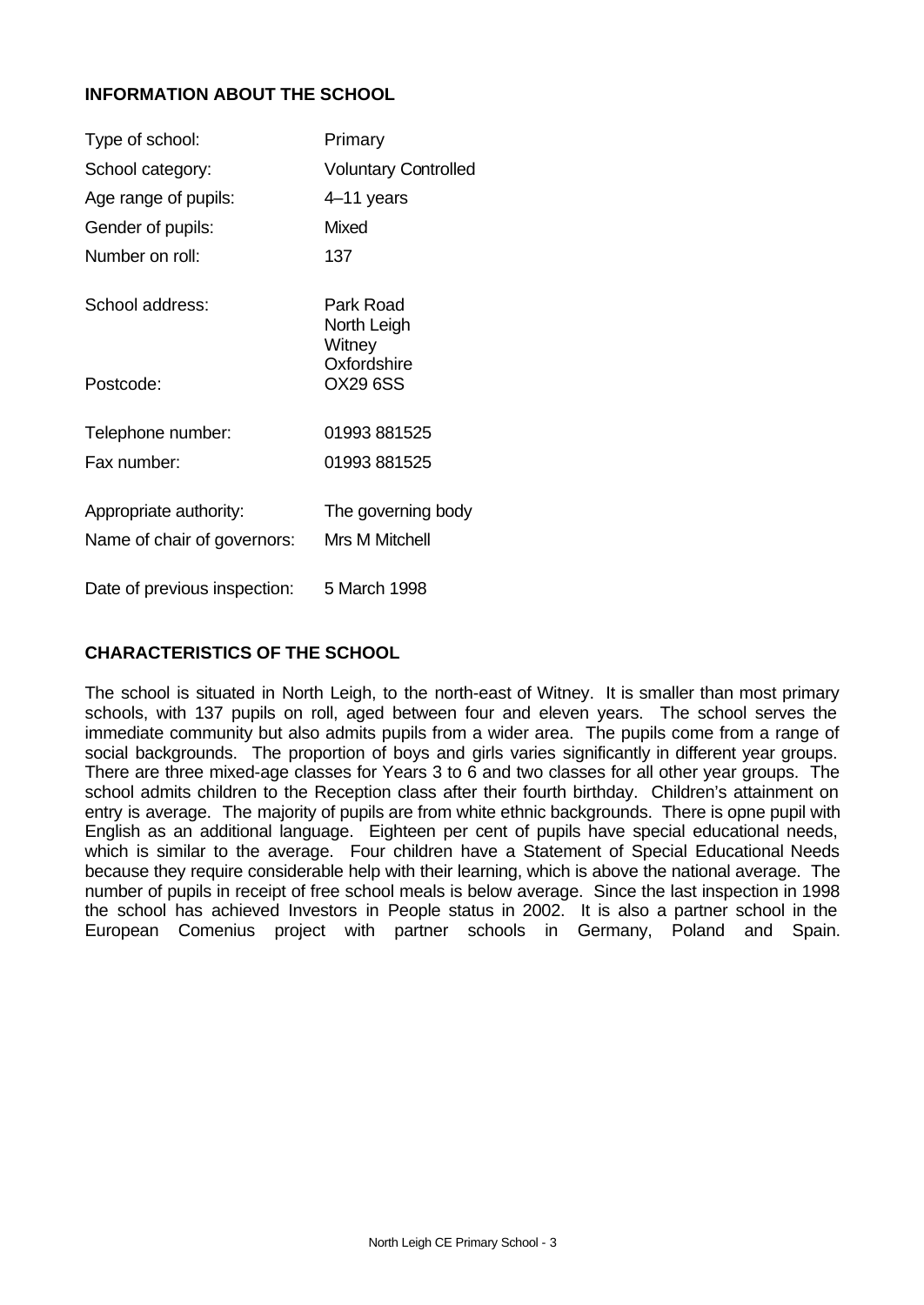# **INFORMATION ABOUT THE INSPECTION TEAM**

|       | Members of the inspection team |                | <b>Subject responsibilities</b>          |
|-------|--------------------------------|----------------|------------------------------------------|
| 20950 | R W Burgess                    | Lead inspector | <b>Mathematics</b>                       |
|       |                                |                | Art and design                           |
|       |                                |                | Design and technology                    |
|       |                                |                | Physical education                       |
|       |                                |                | Personal, social and health education    |
| 9756  | <b>K</b> Parsons               | Lay inspector  |                                          |
| 34532 | H Wiseman                      | Team inspector | English                                  |
|       |                                |                | Information and communication technology |
|       |                                |                | <b>Music</b>                             |
|       |                                |                | Religious education                      |
|       |                                |                | <b>Special Educational Needs</b>         |
| 22421 | V McGrath                      | Team inspector | Science                                  |
|       |                                |                | Geography                                |
|       |                                |                | History                                  |
|       |                                |                | <b>Foundation Stage</b>                  |

The inspection contractor was:

Cambridge Education Associates Ltd

Demeter House Station Road **Cambridge** CB1 2RS

Any concerns or complaints about the inspection or the report should be made initially to the inspection contractor. The procedures are set out in the leaflet *'Complaining about Ofsted Inspections'*, which is available from Ofsted Publications Centre (telephone 07002 637833) or Ofsted's website (www.ofsted.gov.uk).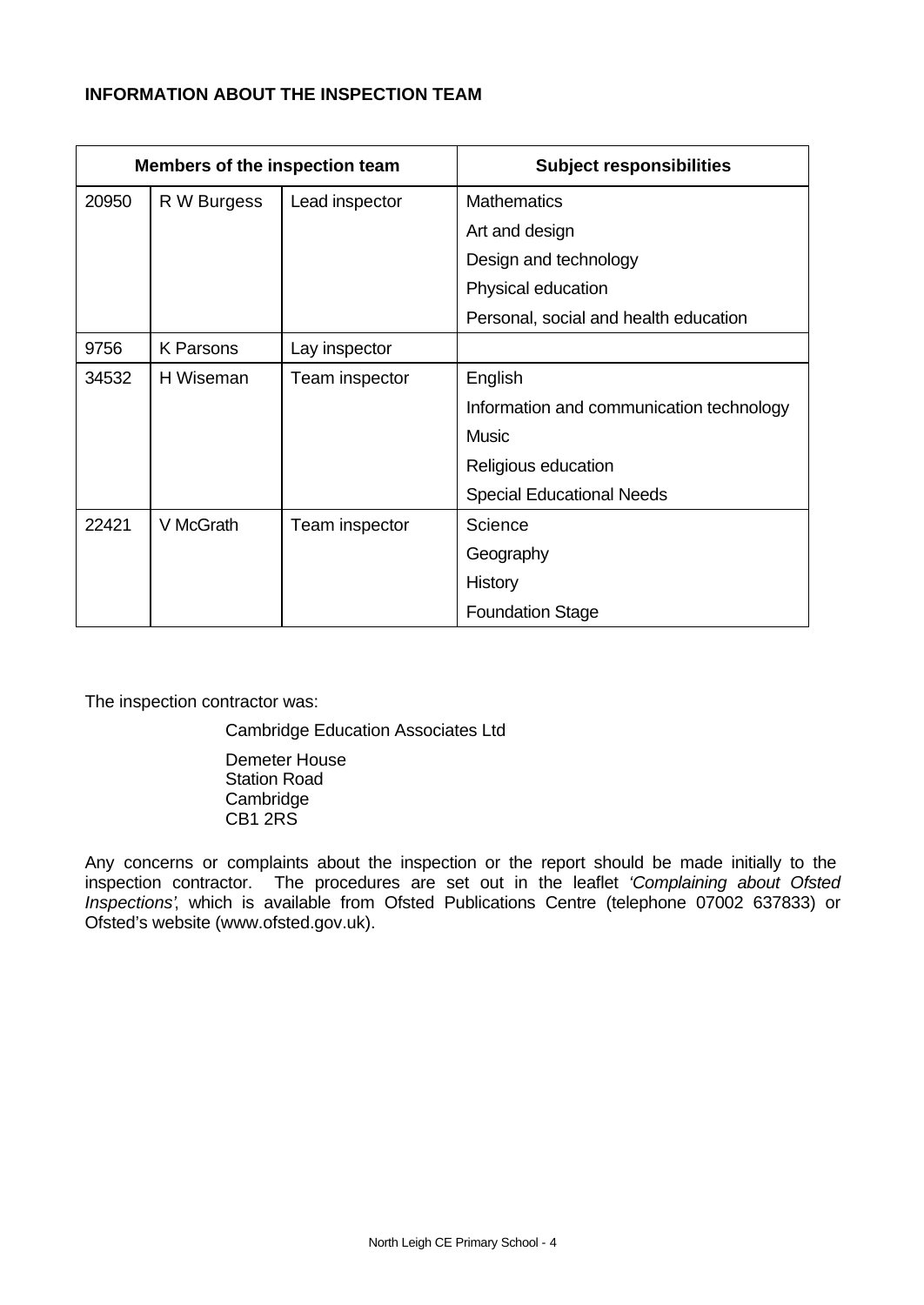# **REPORT CONTENTS**

|                                                                                                                                    | Page |
|------------------------------------------------------------------------------------------------------------------------------------|------|
| <b>PART A: SUMMARY OF THE REPORT</b>                                                                                               | 6    |
| <b>PART B: COMMENTARY ON THE MAIN INSPECTION FINDINGS</b>                                                                          | 8    |
| <b>STANDARDS ACHIEVED BY PUPILS</b>                                                                                                |      |
| Standards achieved in areas of learning and subjects                                                                               |      |
| Pupils' attitudes, values and other personal qualities                                                                             |      |
| <b>QUALITY OF EDUCATION PROVIDED BY THE SCHOOL</b>                                                                                 | 11   |
| Teaching and learning<br>The curriculum<br>Care, guidance and support<br>Partnership with parents, other schools and the community |      |
| <b>LEADERSHIP AND MANAGEMENT</b>                                                                                                   | 16   |
| <b>PART C: THE QUALITY OF EDUCATION IN AREAS OF LEARNING AND</b><br><b>SUBJECTS</b>                                                | 18   |
| AREAS OF LEARNING IN THE FOUNDATION STAGE                                                                                          |      |
| <b>SUBJECTS IN KEY STAGES 1 AND 2</b>                                                                                              |      |
| <b>PART D: SUMMARY OF THE MAIN INSPECTION JUDGEMENTS</b>                                                                           | 29   |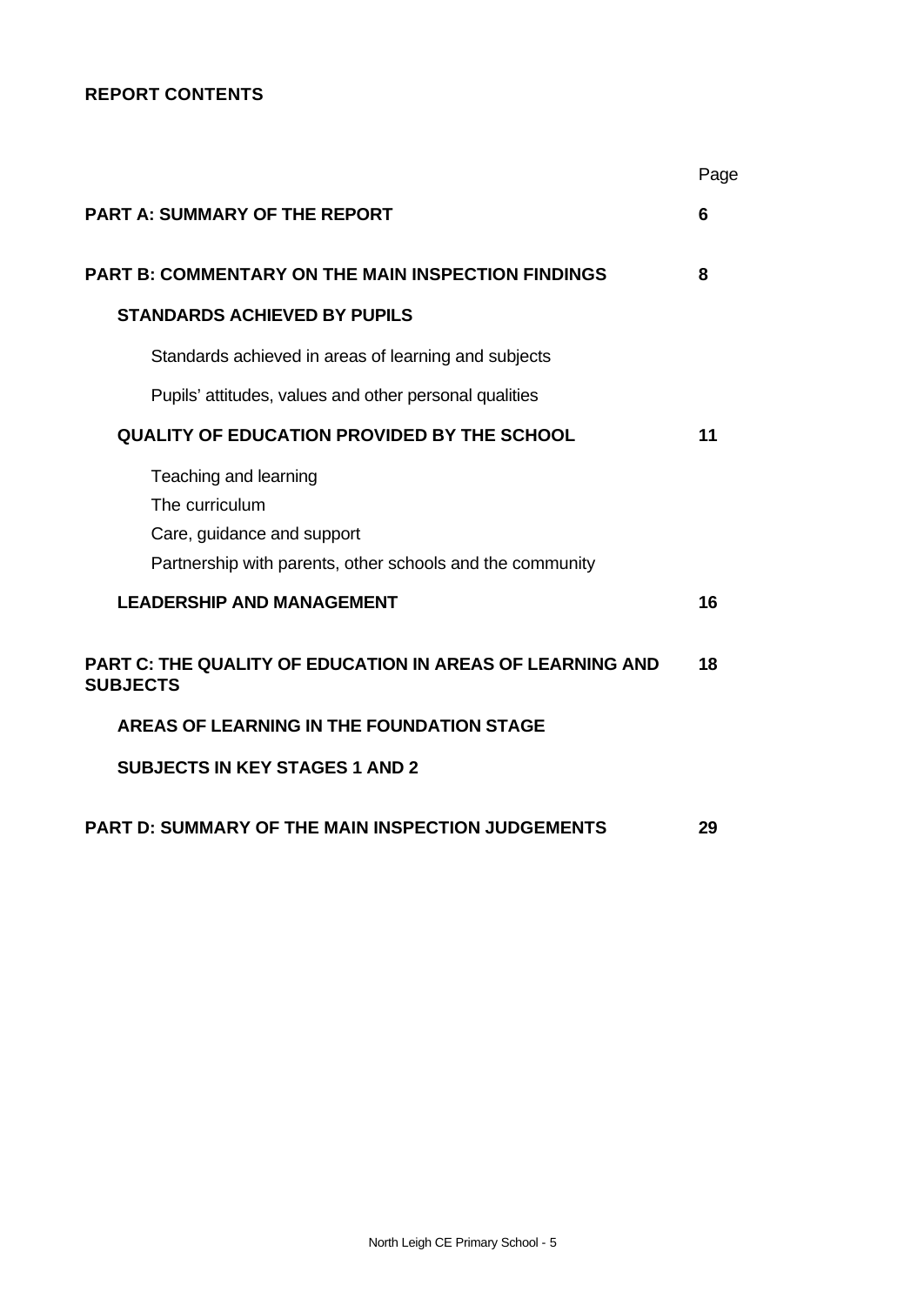# **PART A: SUMMARY OF THE REPORT**

# **OVERALL EVALUATION**

**This is a good school**. The leadership of the headteacher and governing body is good. Standards are above national averages by the end of Year 6. Teaching and learning are good, with some very good features, resulting in good learning in classrooms. The school provides good value for money.

The school's main strengths and weaknesses are:

- Leadership and management by the headteacher and governing body are good.
- Most of the teaching is good, with very good teaching in Years 4 to 6.
- The school makes very good provision for pupils' personal development.
- Expectations of what pupils in Years 1 to 3 can achieve are too low.
- Provision for children in the Reception class is good.
- Activities to enrich the curriculum are very good.
- Improvements could be made in assessment and the use of this information to inform pupils how they could improve.
- The role of subject co-ordinators is underdeveloped.

The school was last inspected in March 1998 and has made a good improvement since then, addressing effectively most of the issues raised. There has been a very good improvement in provision for the children in the Reception class, which is now good. The school recognises that assessment and its use needs to be further improved. Progress in addressing this has been affected by staff changes and the extended leave of absence of some staff.

| <b>Results in National</b><br>Curriculum tests at the |      | similar schools |      |      |
|-------------------------------------------------------|------|-----------------|------|------|
| end of Year 6,<br>compared with:                      | 2001 | 2002            | 2003 | 2003 |
| English                                               |      |                 |      |      |
| <b>Mathematics</b>                                    |      |                 |      |      |
| Science                                               |      |                 | B    |      |

# **STANDARDS ACHIEVED**

*Key: A - well above average; B – above average; C – average; D – below average; E – well below average Similar schools are those whose pupils attained similarly at the end of Year 2.*

**Achievement is good, overall**. Pupils with learning difficulties and those for whom English is an additional language achieve well. Standards in the Reception class are good in all areas of learning. The children are achieving well because of good teaching. In Year 2, achievement is only satisfactory, with too few pupils attaining above the levels expected for their age. Standards in speaking and listening and reading are similar to those expected and in writing and science are below those expected. Standards are average in mathematics, information and communication technology (ICT), art and design and religious education (RE). They are above average in physical education (PE). In Year 6, standards in English, mathematics, science, ICT, art and design and PE are above average. They are satisfactory in RE.

**Pupils' personal development is very good. Their moral and social development is very good. Their spiritual and cultural development is good.** Attitudes and behaviour are good. Most pupils behave well in class and have positive attitudes to school. The staff have high expectations of the pupils behaviour and teach the differences between right and wrong very well. The pupils like coming to school. They are punctual. Attendance is good.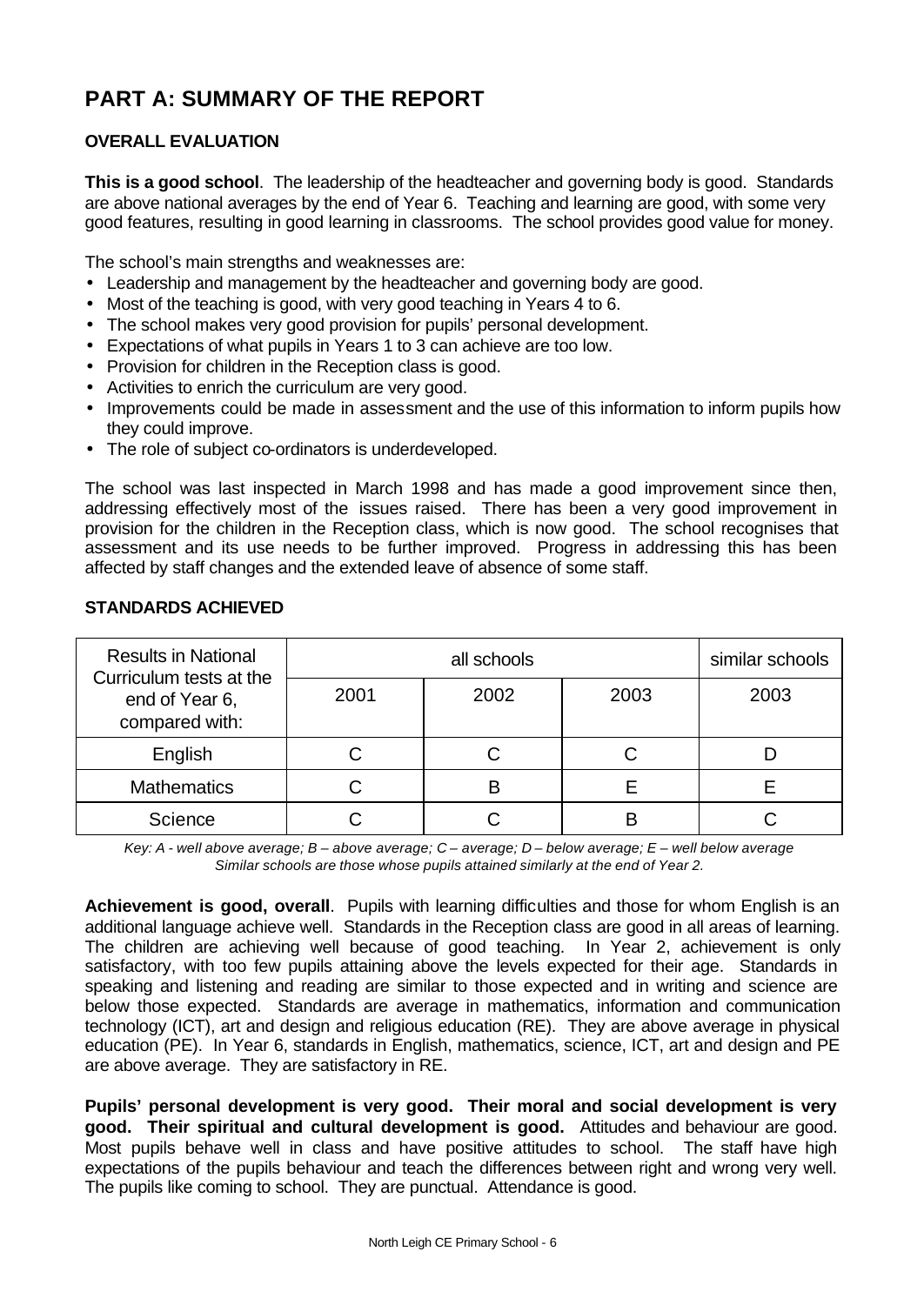#### **QUALITY OF EDUCATION**

**The quality of education provided is good**. **Teaching and learning are good, overall**. There is very good teaching for older pupils in Years 4 to 6. The good quality teaching is resulting in good learning and improved standards. In the Reception class lessons are planned very well, which leads to good learning. In the classes for the older Year 4 to 6 pupils, good use is made of assessment to plan future work. As a result, expectations are high and pupils learn well. Throughout the school the good support staff help the pupils with learning difficulties to make equally good progress.

The quality and range of the curriculum are good in the Reception classes, and satisfactory elsewhere. Pupils benefit from the very good curricular links which have been developed through the school's Comenius partnership with other European schools. Throughout the school, pupils with potential difficulties are identified early and given very good levels of support. Pupils make good progress towards their individual targets. All pupils learn effectively in a secure environment where health and safety provision is fully in place, along with child protection. Links with parents, the community and other schools are good.

#### **LEADERSHIP AND MANAGEMENT**

**The headteacher shows good leadership** and since her appointment in January 2004 has made a very good analysis of the areas to be improved to raise standards and the quality of provision. She is well supported by the governing body. **Management is good, overall**; there is a shared vision and determination to improve standards and the quality of educational provision. The school recognises that the role of other staff has yet to be fully developed and has good plans for this to take place in the autumn term. The governance of the school is good. Governors are a committed team who know and understand the school well. There is a continuing review of the way the school is heading and all aspects of the work of the school are kept under constant assessment. It has good resources, which are used effectively for the benefit of all its pupils.

#### **PARENTS' AND PUPILS' VIEWS OF THE SCHOOL**

Questionnaires and comments received from most parents were positive and supportive of the school. A small but significant number of parents expressed concerns about the behaviour of a small number of pupils. The school is addressing this problem well. Responses from pupils indicate they feel they are given good opportunities for taking responsibilities. Almost all said they like school and find their work interesting.

#### **IMPROVEMENTS NEEDED**

The most important things the school should do to improve are:

- Improve the consistency in assessment procedures and the use of information gained to help pupils know what they should do to improve and establish clear precise targets for future learning.
- Share existing best practice to further raise teacher expectations to ensure that all pupils receive appropriate challenge in work set.
- Improve opportunities for all staff to play a full role in the leadership and management of their different areas of responsibility.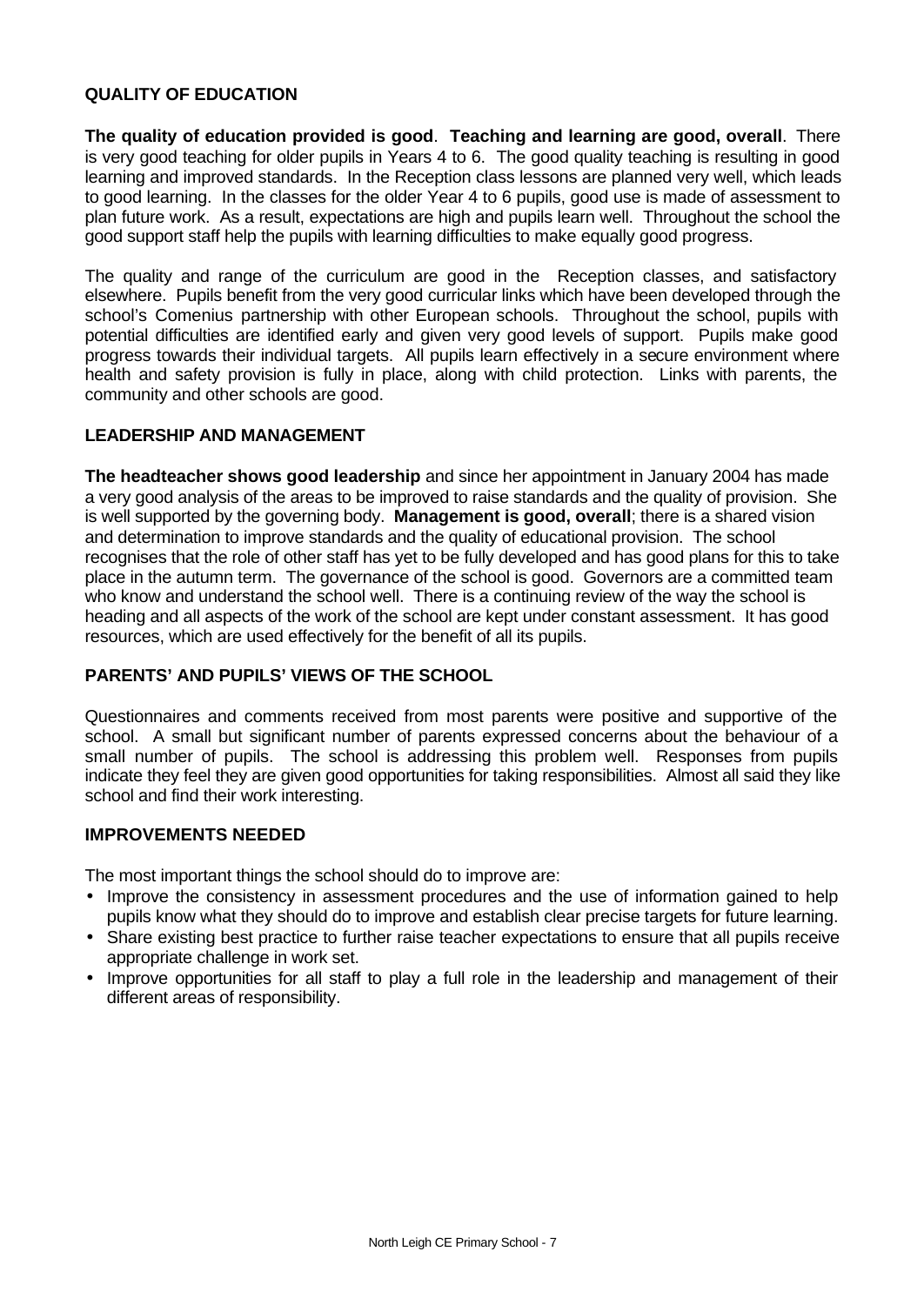# **PART B: COMMENTARY ON THE INSPECTION FINDINGS**

# **STANDARDS ACHIEVED BY PUPILS**

## **Standards achieved in areas of learning and subjects**

Pupils achieve well in the Foundation Stage and, by the end of the Reception year, attain above average standards in almost all areas of learning. This achievement is not maintained in Years 1 to 3, where progress is satisfactory. It improves in Years 4 to 6, accelerating towards the top of the school, where achievement is good.

#### **Main strengths and weaknesses**

- Pupils in the Foundation Stage achieve well.
- Achievement, while sound, overall, is not consistent throughout the school.
- Pupils in the senior classes achieve well in English, mathematics, science, information and communication technology and physical education.
- Provision is good for pupils with special educational needs because of individual support.

#### **Commentary**

- 1. Test results at Year 6 have improved at a slower rate than the national trend, although they were better than those observed at the last inspection where substantial improvement was required. The number of pupils in each year group is small, which makes a close analysis of statistics unreliable. The attainment of current Year 6 pupils is above national expectations in English, science and mathematics and they are achieving well. Teaching is successful in placing a strong emphasis on developing pupils' literacy skills and standards are rising in reading and writing. In mathematics, good teaching is raising pupils' confidence and extending their command of number so that pupils learn well and their attainment is rising.
- 2. Pupils' attainment in ICT is above national expectations due to the additional facilities available in religious education is in line with those expected and pupils achieve satisfactorily.
- 3. There are no significant differences between the achievement of boys and girls. Pupils with special educational needs achieve well throughout the school. Provision for these pupils is good. They are well supported by teachers and teaching assistants. There is also good support from local support services. Pupils make good progress towards the targets set for them and care is taken by the support assistants to ensure that these pupils are as fully involved in the lessons as they can be. Due to careful planning of challenging and relevant tasks by teachers in the senior classes, the most capable pupils also achieve well.

#### *Standards in national tests at the end of Year 6 – average point scores in 2003*

| Standards in:      | School results | <b>National results</b> |
|--------------------|----------------|-------------------------|
| English            | 27.0 (27.6)    | 26.8(27.0)              |
| <b>Mathematics</b> | 25.2(27.8)     | 26.8 (26.7)             |
| Science            | 29.8 (29.0)    | 28.6 (28.3)             |

*There were 17 pupils in the year group. Figures in brackets are for the previous year.*

4. Year 2 pupils' results in reading, writing and mathematics in 2003 were above average in reading and well above average in mathematics but well below average in writing. Current standards in reading and writing are below those found in most schools. This is as a result of insufficient challenge for the higher attaining pupils. Pupils' attainment in science is below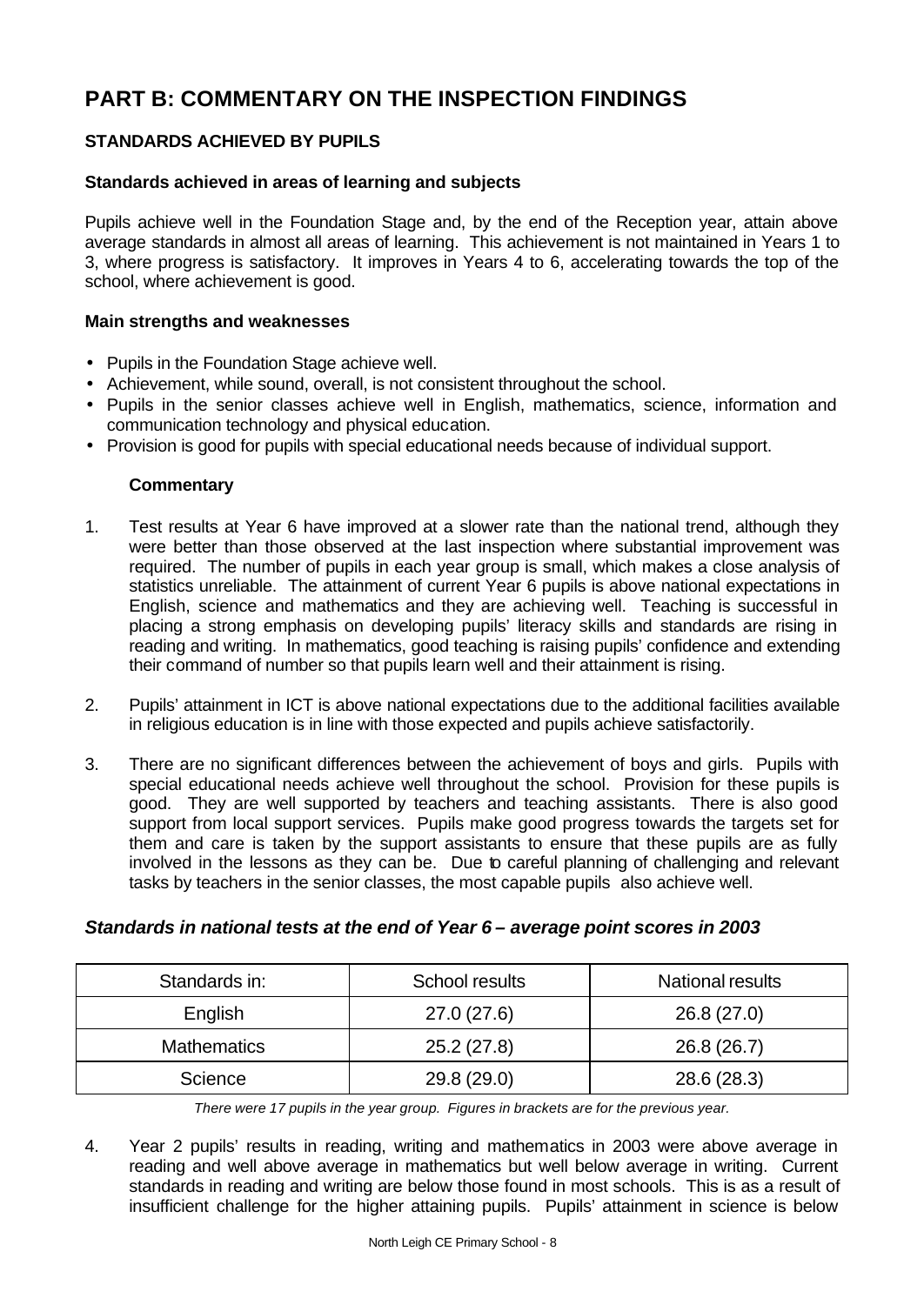national expectations because they do not have enough opportunities to develop their skills of scientific enquiry.

| Standards in:      | School results | <b>National results</b> |
|--------------------|----------------|-------------------------|
| Reading            | 16.3(16.1)     | 15.7(15.8)              |
| Writing            | 13.7(14.8)     | 14.6 (14.4)             |
| <b>Mathematics</b> | 18.0 (17.9)    | 16.3(16.5)              |

# *Standards in national tests at the end of Year 2 – average point scores in 2003*

*There were 18 pupils in the year group. Figures in brackets are for the previous year.*

5. Standards in the Reception class have improved. They are now above those expected for children of this age. By the time they enter Year 1, children have exceeded the targets set for them in most areas of learning, some significantly so. Pupils in Reception are benefiting from recently improved teaching, which is now good as a consequence of very careful and detailed planning and a stimulating and exciting environment, which provides an even firmer basis for their future learning.

# **Pupils' attitudes, values and other personal qualities**

Pupils' attitudes and behaviour are good. Attendance is above the national average for a school of this type; and punctuality is also good. Pupils' moral and social development is very good; their spiritual awareness and appreciation of culture is good.

# **Main strengths and weaknesses**

- In most lessons, particularly when the quality of teaching is high, pupils' positive attitudes contribute well to their learning.
- There are good relationships between staff and pupils and this helps to maintain high standards of pupil behaviour.
- The school has a clear set of values and this makes a strong contribution to pupils' moral and social development.
- The vast majority of pupils have a very positive approach to their education and participate well in what the school has to offer, including activities outside of lessons.
- Attendance is good and this maximises the opportunities for pupils to learn.

# **Commentary**

6. The majority of parents are generally satisfied with the standard of behaviour in the school and believe that their children are encouraged well to develop as individuals and that they make good progress towards their goals for personal and social development. During the inspection, pupils behaved well in the majority of the lessons seen. This ensured that teachers did not have to spend too much time maintaining order and could concentrate their efforts on productive learning. The school has a clear set of expectations which pupils understand and with which they usually comply. There is a range of rewards and sanctions in place, the impact of which is reinforced by the good relationships between adults and pupils. Where parents and pupils mention unacceptable behaviour or bullying, this is a result of very specific problems that the school handles well; the other pupils are very mature and understanding in their attitudes to such incidents. Most teachers treat pupils as individuals and usually they respond well to this. Positive attitudes to school are evident, for example, in the numbers of pupils participating in school clubs. They are co-operating well in their learning but at the same time they are not unthinking in their compliance. In a science lesson, when the teacher had to change its structure half way through, pupils did not take advantage of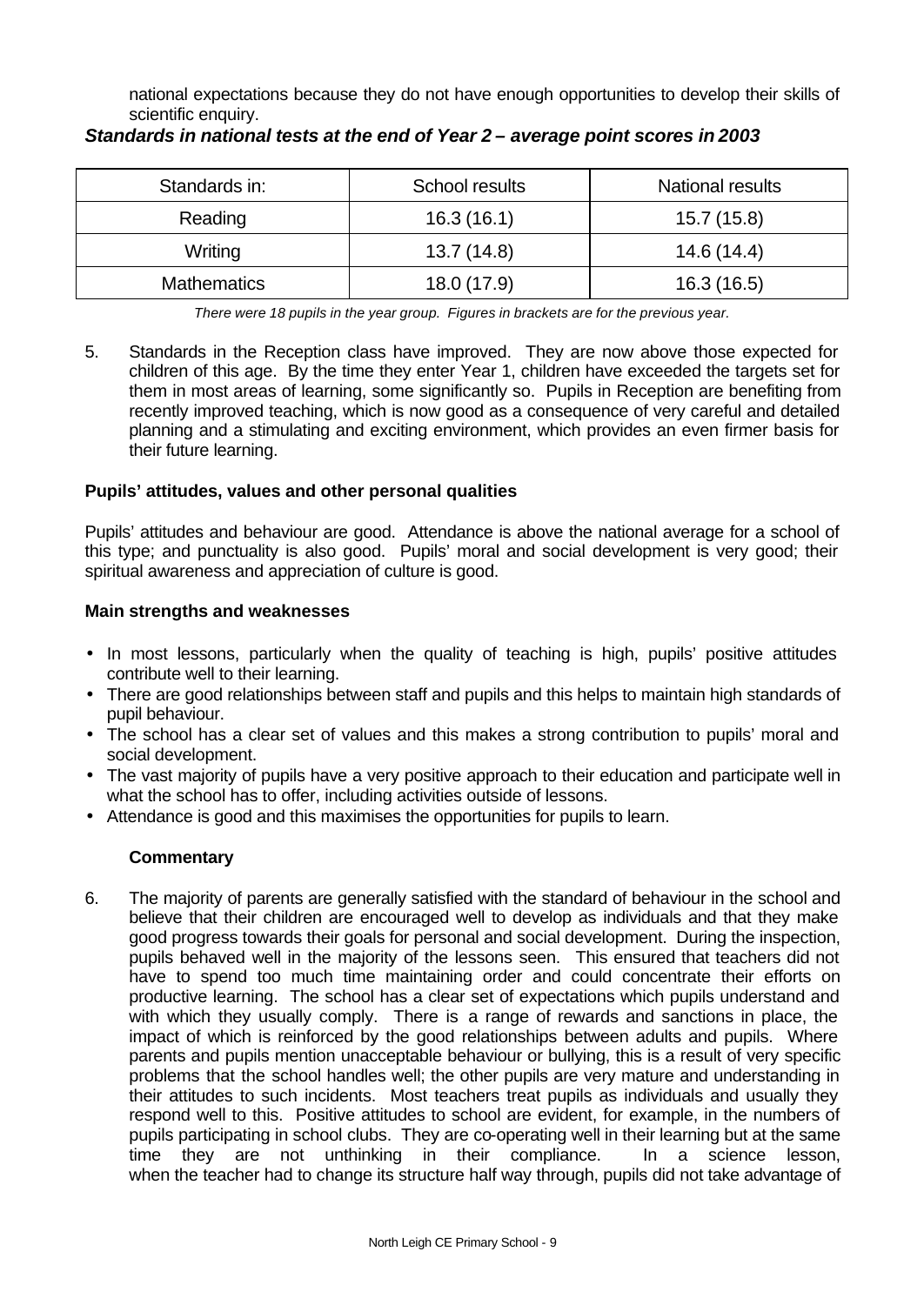the problem and co-operated well; equally, when an over-running assembly cut into the time left for morning break, Year 6 pupils expressed their complaints quite vociferously.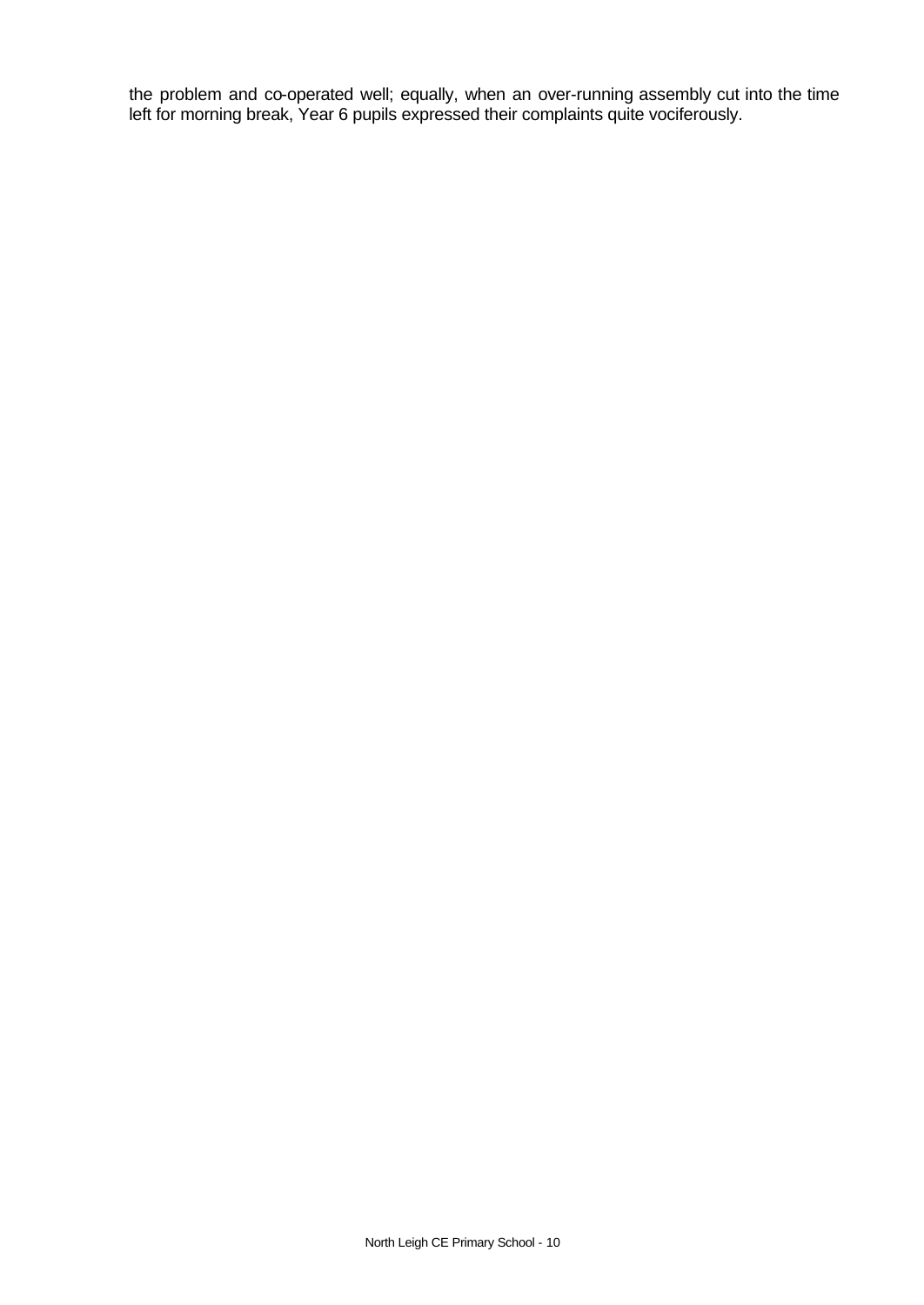- 7. Pupils get on well with one another. Break times are pleasant occasions, with pupils organising their own games and including all those wanting to play. One lunch break, for example, a group of girls organised their own impressive impromptu reprise performance of the recent school musical production, unfazed by younger children skipping through their stage. Most pupils behave sensibly and with due regard for others. There is virtually no bullying; pupils are confident that any such incidents would be dealt with speedily by staff. There has been only one pupil excluded from the school this year, with specific circumstances.
- 8. The school has a clear set of aims displayed round the building, where the idea is of a "Christian learning community" developing pupils' achievement and personal qualities. Through the school's efforts, many pupils have developed into confident speakers and listeners, who can work together well in groups and adapt to others' views. The result is a group of personable young people whom it is a pleasure to meet. Pupils are trusted to come into the school building well before the official start of the day and they do not abuse this privilege. The school creates very good opportunities to foster pupils' confidence and ambitions, often involving first-hand experiences and trips out into the wider community, and helping them to succeed, either academically or in fields such as sport or art. The success of the gardening club, for example, can be seen in a beautiful display in the school grounds.
- 9. The school's clear concept of what it is trying to achieve, emanating from the headteacher but shared by the staff, helps to define the nature of relationships in the school and creates its strong ethos. This can be seen in the way that staff from the headteacher downwards set an example for the pupils. Pupils themselves understand and appreciate this, as do their parents. Parents commented on the strong family atmosphere that permeates the school, and this helps pupils to consider and understand human feelings and emotions, both their own and those of others. Staff provide moments of calm or reflection within the day, such as a moment of quiet as grace is said in the dining-hall or a pause for private reflection in an assembly – the latter underpinned by the theme "fruits of the spirit" that pupils were considering. Questions such as "Peter – rock or not?" encourage pupils to bring their own thoughts to issues of faith. The school's provision for pupils' cultural development is good. There are suitable opportunities in RE to explore a range of beliefs and cultures, such as Judaism and Hinduism. They study cultural themes in a range of subjects, such as art, where pupils study and copy the styles of artists such as Monet, Kandinsky and – a nice touch – they paint their local North Leigh landscape in the style of Lowry. The school's membership of the international Comenius partnership of schools provides a good focal point for an international dimension to its work, embracing communication with other schools in Poland, Spain and Germany. A French Club and the exchange of e-mails with Spanish schoolchildren are examples of this. The school provides a number of opportunities for pupils to develop their social skills, including residential trips. The staff help the young people to develop a strong set of values and standards on which to base their own social and moral judgements, preparing them well for life in a diverse multicultural society.

#### **Attendance**

Attendance by pupils at the school is above the national average for a school of this type. Pupils enjoy coming to school and these positive attitudes mean that they want to attend. Parents are generally supportive, although there are more holidays taken by pupils in term-time than is desirable. Pupils come to school punctually and, as a result, there is an efficient start to the school day. The school's attendance procedures are satisfactory.

# *Attendance in the latest complete reporting year (%)*

| Authorised absence |       |  | Unauthorised absence |  |
|--------------------|-------|--|----------------------|--|
| School data        | -4. . |  | School data          |  |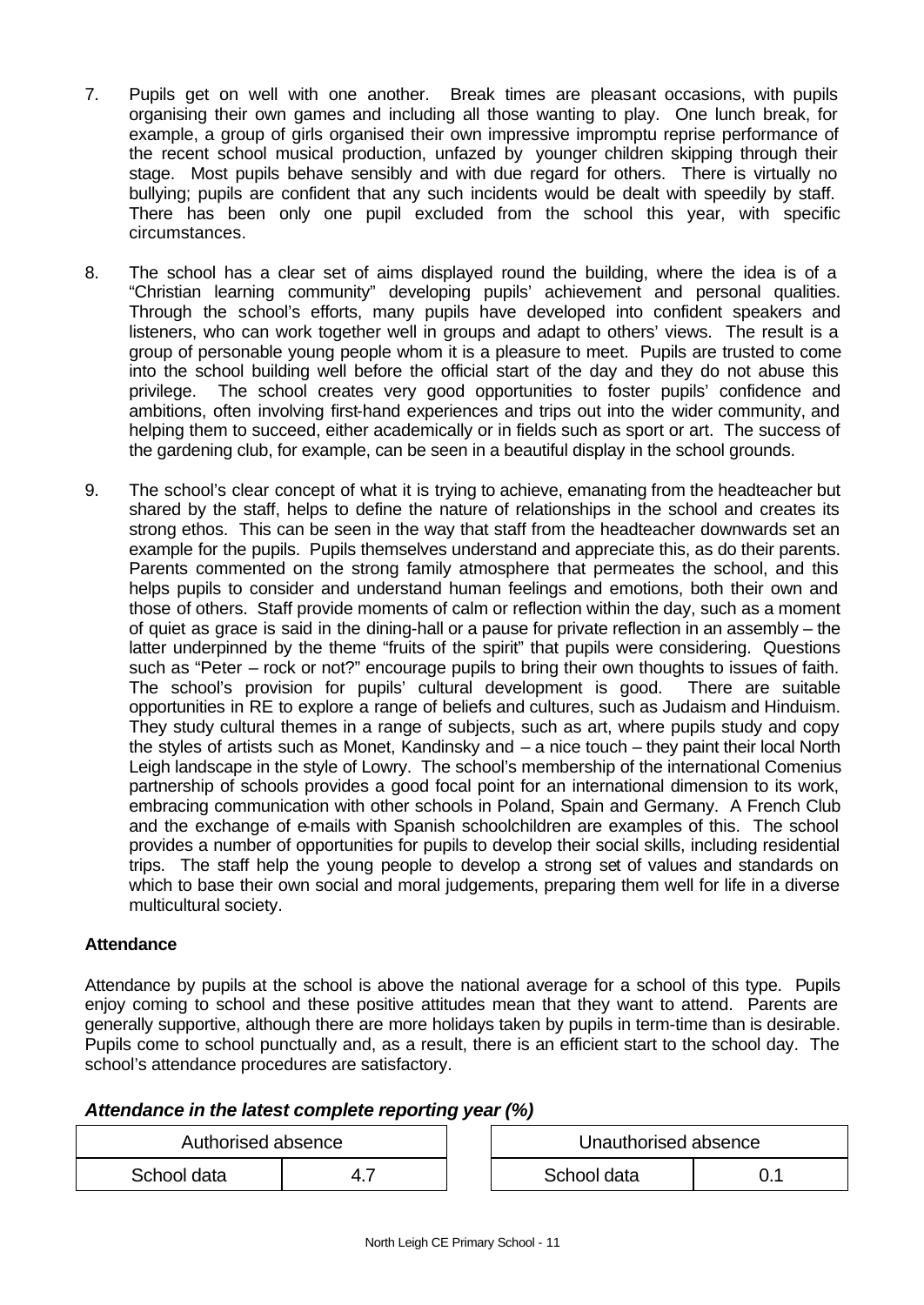| National<br>data | . . |  | National data | ◡.◡ |
|------------------|-----|--|---------------|-----|
|------------------|-----|--|---------------|-----|

*The table gives the percentage of half days (sessions) missed through absence for the latest complete reporting year.* **Exclusions**

# *Ethnic background of pupils Exclusions in the last school year*

| Categories used in the Annual School<br>Census |  | No of pupils<br>on roll | Number of<br>fixed period<br>exclusions | Number of<br>permanent<br>exclusions |
|------------------------------------------------|--|-------------------------|-----------------------------------------|--------------------------------------|
| White - British                                |  | 123                     |                                         |                                      |
| White – any other White background             |  |                         |                                         |                                      |
| Mixed - White and Black Caribbean              |  | 2                       |                                         |                                      |
| Mixed - White and Black African                |  |                         |                                         |                                      |
| Mixed – any other background                   |  |                         |                                         |                                      |

*The table gives the number of exclusions, which may be different from the number of pupils excluded.*

# **QUALITY OF EDUCATION PROVIDED BY THE SCHOOL**

The quality of education provided is good. Pupils reach good standards in English, mathematics and science as a result of very good teaching. The promotion of equality of opportunity for all pupils is very good. Provision for pupils with specific learning needs is very good. The breadth and balance of the curriculum are satisfactory. There is very good enrichment of the curriculum. Provision for pupils' support, care and guidance is good. Links with parents, the community and other schools are good.

#### **Teaching and learning**

Teaching and learning are good, overall. Teaching is good for Reception children. It is satisfactory for pupils in Years 1 to 3. It is good, sometimes very good and occasionally excellent for pupils in Years 4 to 6. This is a good improvement from the findings of the last inspection. The proportion of good and very good teaching has improved significantly. Assessment procedures and their use to inform planning for future learning are satisfactory, overall.

#### **Main strengths and weaknesses**

- Teaching is good for Reception children and older pupils in Key Stage 2.
- There is insufficient consistency in the way that pupils attainment and achievement is assessed, resulting in expectations being too low in some classes.
- Teachers have high expectations of good behaviour.
- The quality of marking is very varied.
- Pupils are not sufficiently aware of their precise learning targets or the time-scales for their achievement
- Classroom assistants are a valued and valuable part of the teaching team.

#### **Commentary**

10. The previous inspection in March 1998 described teaching as satisfactory. Aspects of teaching have been improved since then. Provision for children in the Foundation Stage, for example. has been improved significantly and the quality of teaching in the Foundation Stage is now good. However, the progress the school was making on improving procedures for assessment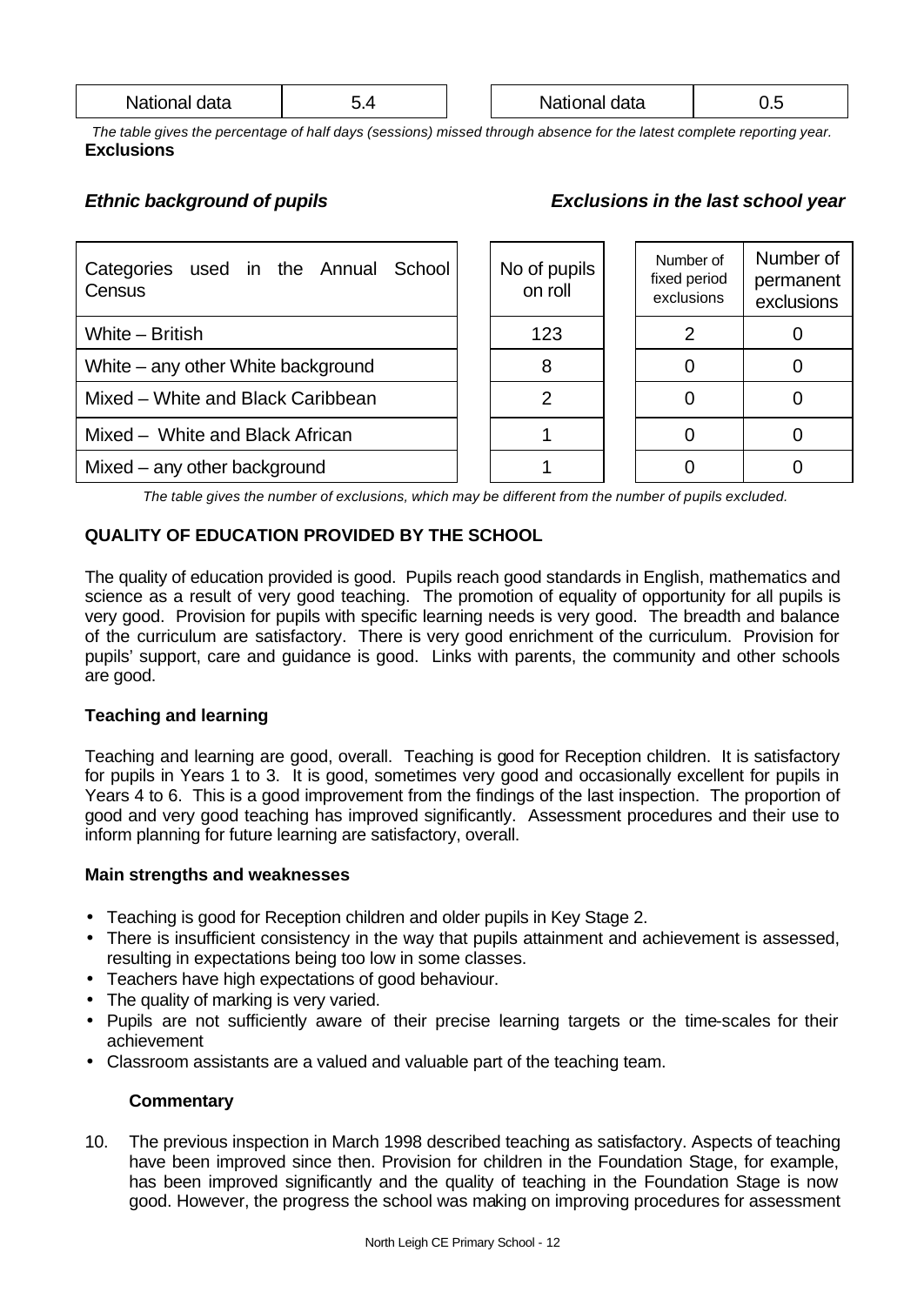has not been as rapid as expected. The changes of headteacher and the amount of staff absence for maternity leave are factors that have affected the development of this aspect.

- 11. Parents, in their questionnaire responded very positively to questions relating to the quality of teaching. Almost all parents who replied agreed that teaching was good, staff expected pupils to work hard, they treated pupils fairly and encouraged them to become more mature. The partnership with parents is a strength and helps to create the very positive ethos for learning which exists in the school.
- 12. The children in the Foundation Stage benefit from the teaching of a talented and energetic teachers and skilled teaching assistants and a well-resourced classroom. Being with older Year 1 pupils also benefits the children in their Reception year. Higher-attaining children are able to work alongside older pupils in groups and all readily accept the help and support of others. All of the teaching seen in the Reception class was good. Literacy and mathematical skills are well promoted and the well-established routines and close contact with other pupils means that Reception children make rapid gains in their personal and social skills.
- 13. Teachers have high expectations of good behaviour; all classrooms contain displays which help to reinforce the need for high standards of co-operation and behaviour. When sharing equipment, such as during science investigations, pupils take turns with a minimum of fuss. They develop good listening skills and learn how to contribute to discussion without interrupting each other. Much of the development of skills such as these is reinforced through the personal and social education programme, throughout the school, where pupils use 'circle time<sup>'1</sup> as a means of learning self-control and clear speaking. Principles of right and wrong are underlined well, for example in a whole-school assembly on 'telling the truth', which reinforced the school's expectations of good consistent behaviour effectively. In lessons such as science these skills are put into good practice, as pupils listen well to instructions and share resources fairly and equitably, wasting no time and tackling their work with interest and maturity.
- 14. One aspect that requires attention is the quality of some teachers marking. Some marking offers encouragement and ideas for improvement and some does not. On some pupils' work, there was little evidence of evaluative marking; giving pupils clear guidance on how to improve further.
- 15. All pupils on the special needs register have individual education plans (IEPs), highlighting the pupils' individual needs, and these are reviewed termly by the class teacher, learning support assistant and the special needs' co-ordinator. Parents are invited to the review meeting, as are the pupils if they are in the senior classes. This means that they are able to be fully involved in evaluating their own progress against previous targets and to contribute to the writing of their new targets.
- 16. In many of the classes, the assistant works almost exclusively with her charge and very good relationships have been established. These assistants sometimes have to deal with challenging physical difficulties or issues of behaviour and in those cases they work with their child in a different area of the class or outside the classroom. They maintain a daily record of how the day has gone and what activities their charge has completed successfully. This gives the class teachers first-hand feedback. Teachers play their part by making sure that the assistants are involved in planning and know what to do; they value the part that their assistants play in pupils' learning.
- 17. The school collects considerable information on pupils' standards and achievement, but this information is not always used to best effect to modify the planning for future work and to track progress carefully from year to year, particularly in Years 1 to 3. As a result, in some classes, expectations are too low and targets are not consistently identified. In these classes tasks are

l

<sup>&</sup>lt;sup>1</sup>Lessons in which pupils talk about matters of immediate interest, discussing feelings and ways of dealing with the situations in which they find themselves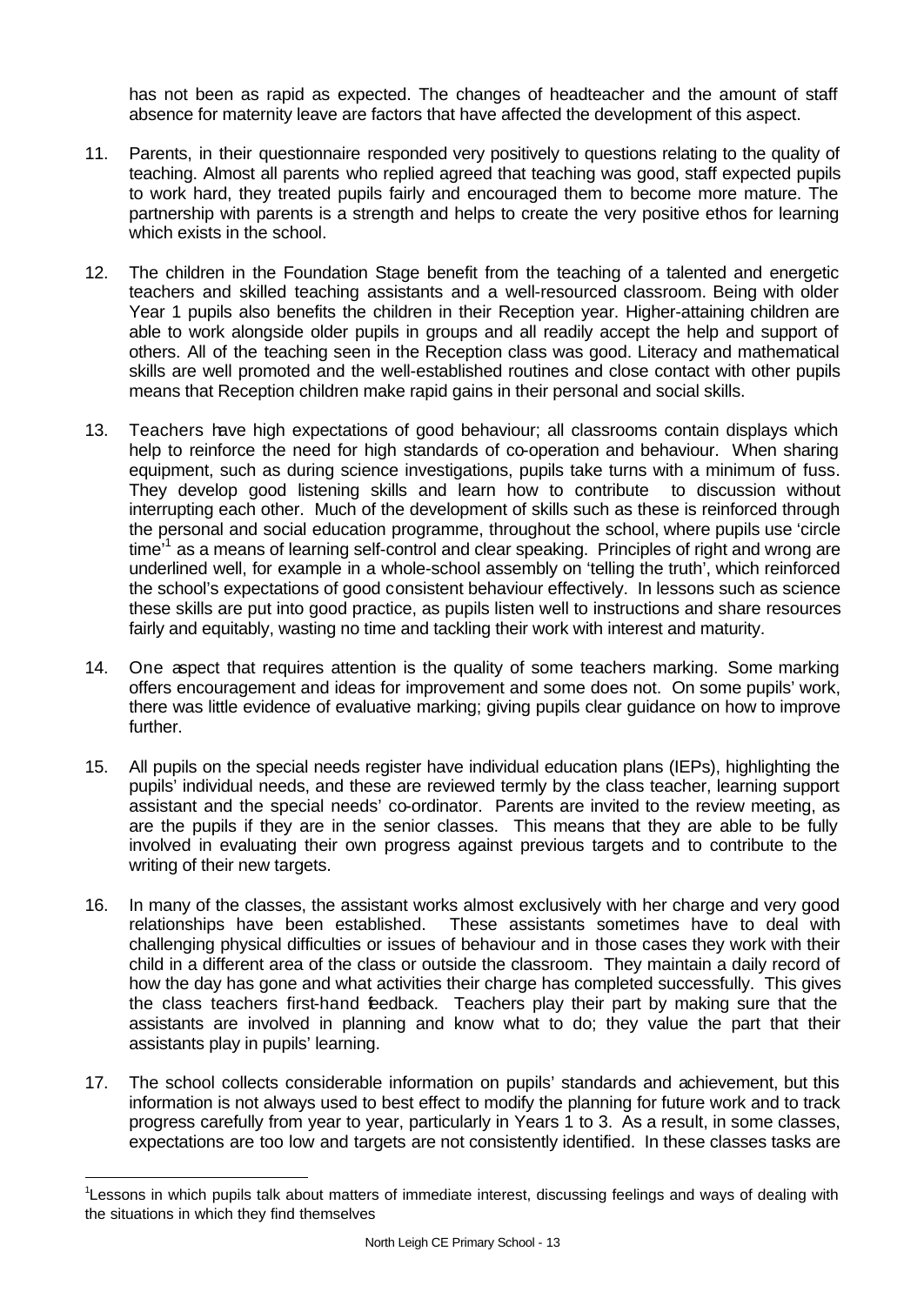not always being designed specifically to target individual groups, such as those of

higher ability, with the aim of raising standards further. In subjects such as history and geography, assessment procedures do not provide sufficient information to aid the planning of future work or to give a clear picture of pupils' achievement.

18. The school has yet to develop one system that will enable each pupil to record and refer to their own ongoing targets in English, mathematics and science. At present, the level of awareness that pupils have about their own learning, especially with regard to the National Curriculum, is limited. Academic targets are not always specific enough.

#### *Summary of teaching observed during the inspection in 24 lessons*

| Excellent | Very good | Good | Satisfactorv | Jnsatisfactory | Poor | Very poor |
|-----------|-----------|------|--------------|----------------|------|-----------|
|           |           |      |              |                |      |           |

*The table gives the number of lessons observed in each of the seven categories used to make judgements about lessons.*

#### **The curriculum**

The breadth of the curriculum is satisfactory. Opportunities for enrichment are very good. The accommodation and resources are good.

#### **Main strengths and weaknesses**

- Very good induction arrangements and the curriculum in the Foundation Stage meet the needs of the youngest children well.
- Educational visits and visitors, and a wide range of extra-curricular activities, provide very good enrichment of the curriculum.
- Insufficient emphasis is placed on using and applying skills across and within some subjects.

- 19. The curriculum meets requirements for all areas of learning and subjects, including religious education. Planning of the curriculum is good, and is very good for Reception pupils. Literacy and numeracy are planned in line with national strategies and other subjects follow national guidelines. The school has acknowledged the need to broaden the curriculum further by establishing cross-curricular links, using information and communication technology, literacy and numeracy in order to support learning in other subjects.
- 20. The strong ethos in the school supports personal, social and health education (PSHE) well. Sex and drugs education are taught in PSHE and science lessons. Pupils' social skills are well developed, and this results in good behaviour and good relationships with one another.
- 21. The overall provision for pupils with special educational needs is good. All pupils, including those with Statements of Special Educational Needs are well integrated. The school makes full use of outside agencies and takes all opportunities to use their expertise and advice. At the time of the inspection, learning support assistants work mainly with individual pupils. Other groups of pupils would also benefit from support. Year 1 pupils' reading skills have improved as a direct result of the Early Literacy Support intervention programme carried out by a trained and competent member of staff. In some cases the targets written by the special needs coordinator are not sufficiently detailed. They do not give details of strategies to be used with the child and what determines success is not clearly identified. When this is the case, it makes it difficult for the class teacher or assistant to monitor the child's progress easily.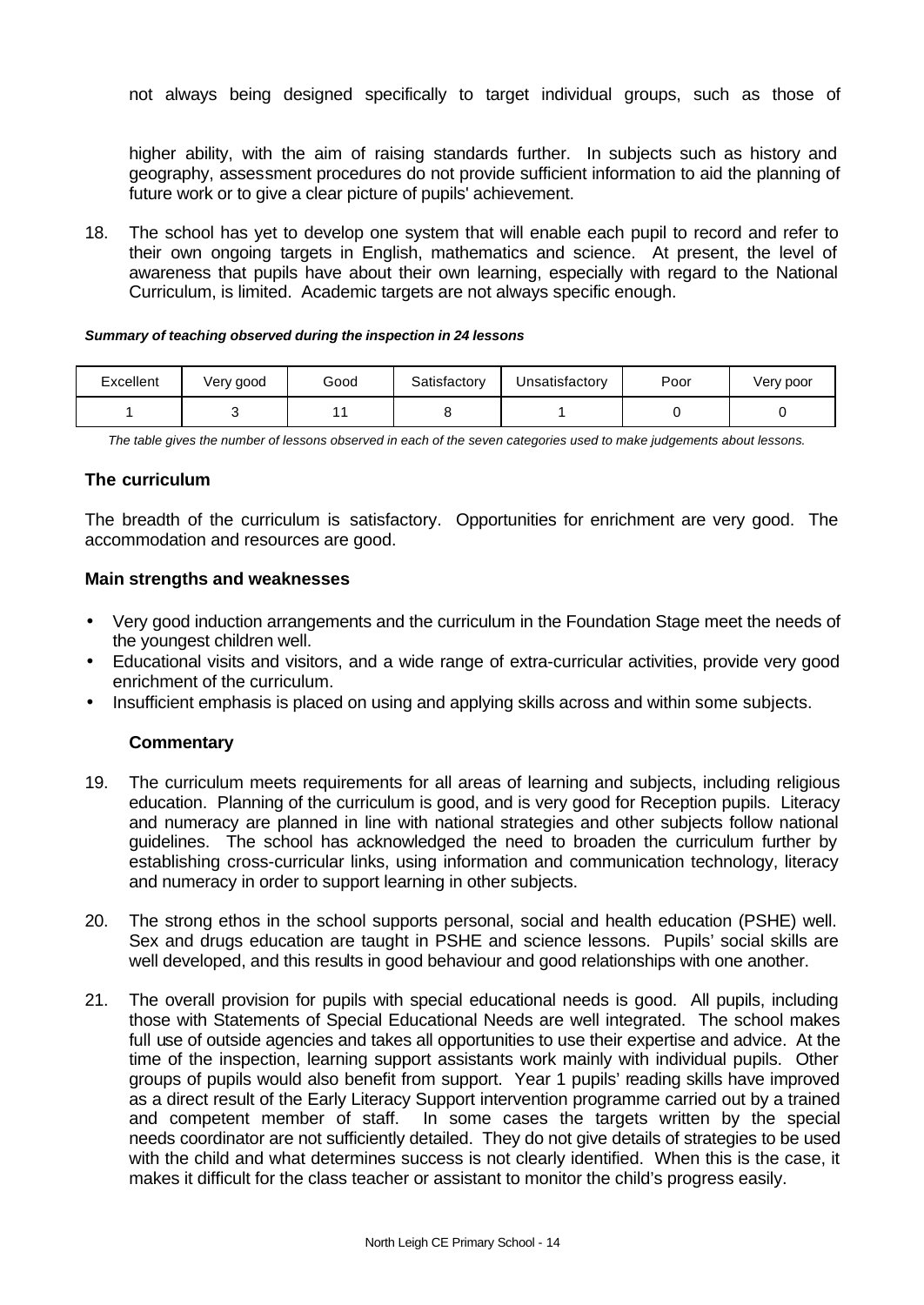- 22. The school provides very good enrichment of the curriculum through a wide range of extracurricular activities outside of lessons. These currently include clubs for sport, French, gardening, juggling, homework and photography. Visiting speakers and performers also make a very significant contribution to pupils understanding of their local and distant environments. For example, the school's involvement in the Comenius Project brings visitors from Spanish, German and Polish schools and enrichment to the art and geography curricula. World book day, cycling proficiency testing, music tuition, the 'Bat Man' and 'Wolf Man', and demonstrations of life in the Second World War, all bring vicarious and first-hand experiences to pupils. Annual residential visits for Years 5 and 6 are particularly effective in supporting pupils personal and social education, as well as providing fieldwork experience for history, geography and art.
- 23. Accommodation for PE is very good, and is good, overall. Two classrooms provide unsatisfactory accommodation because pillars dominate the teaching space and have a negative impact on the engagement and attitudes of pupils. As a result, there is insufficient space for all pupils to face the teacher in whole-group teaching. Pupils have good access to computers through the ICT suite and computers in classrooms. Very good use is made of the extensive and well-kept fields, play and woodland areas. Teachers are suitably qualified and experienced to teach the curriculum, and a large number of classroom assistants provide satisfactory support for pupils' learning.

#### **Care, guidance and support**

There are good arrangements to ensure pupils' care, welfare, health and safety. The school provides pupils with satisfactory support, advice and guidance. There is satisfactory pupil involvement in the school's work and development.

#### **Main strengths and weaknesses**

- Pupils generally have good and trusting relationships with their teachers.
- Pupils have access to well-informed personal advice and guidance when they need it.
- There are very good induction arrangements for pupils entering the school.
- Child protection procedures are effective.
- Better assessment procedures would help teachers provide more focused support.
- Pupils believe that the school council should be more involved in school decisions.

- 24. Parents believe that their children are happy and safe in the school. The school does provide a safe working environment, with satisfactory procedures in place and with the governing body involved appropriately. The school's health and safety policy provides a clear allocation of responsibilities to specific people, although much of the detail is covered by cross-references to other documents or web sites; it provides commendable brevity but means that it is difficult to see the overall picture.
- 25. First aid provision is in place, although the lack of recent entries in the accident book implies that its use has lapsed. Pupils are encouraged to work safely in lessons. Child protection procedures fulfil requirements and are effective in practice; staff are briefed regularly on the school's procedures and appropriate records are kept. The school works well with other relevant agencies, such as social services, to ensure that pupils get additional help when they need it.
- 26. The school is sensitive to the needs of individual pupils and most teachers and other staff know them well. The school's ethos emphasises the worth of each individual and staff are effective at putting this into practice. There is often a good rapport and mutual respect between pupils and staff. In particular, pupils feel that their class teachers treat them well as individuals. They also feel that senior members of staff are accessible if they need them.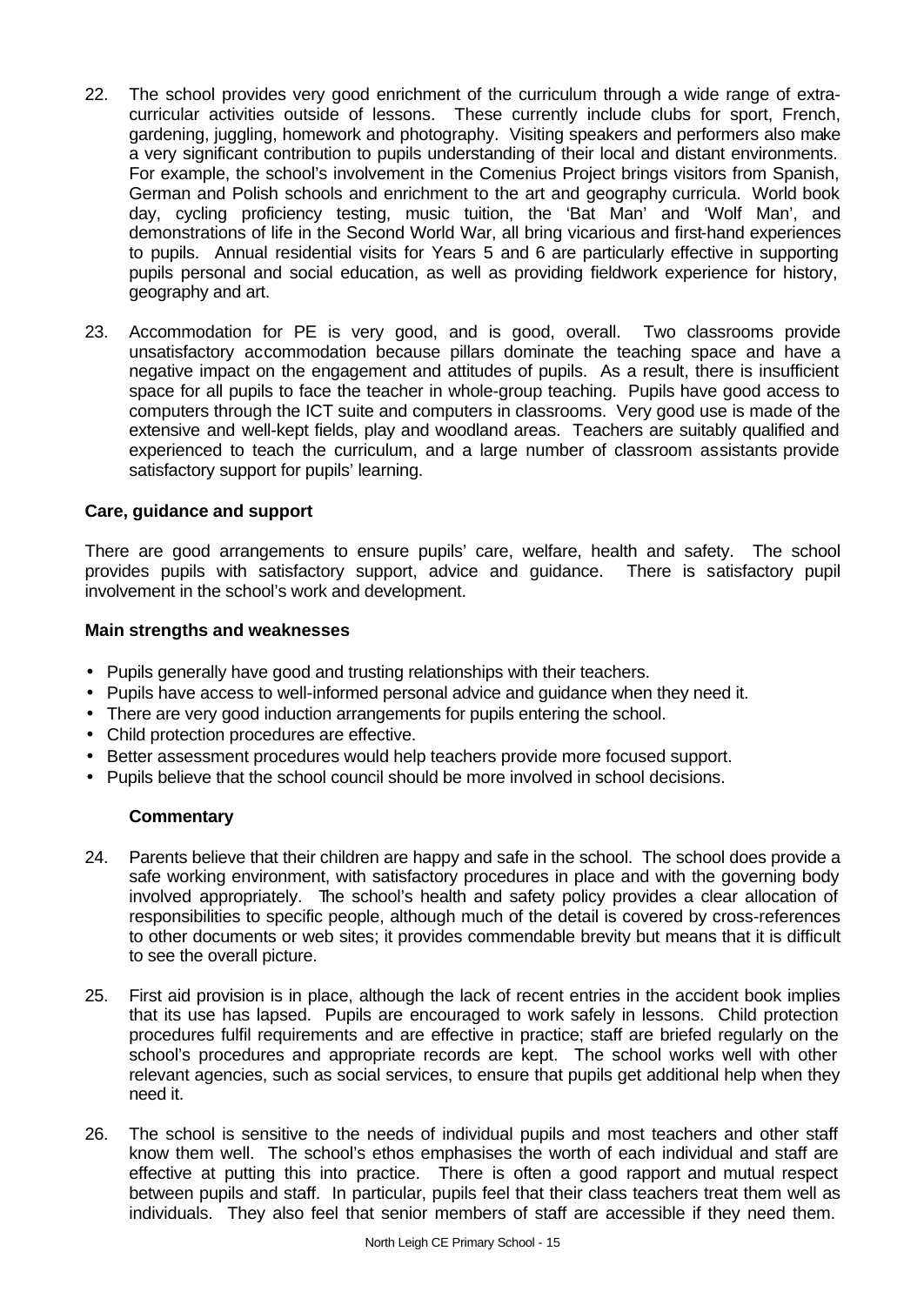Although assessment of pupils' personal development is largely informal, it is nevertheless effective. Parents believe that staff treat the pupils fairly, that they do encourage pupils to

become mature and independent and that induction arrangements for new pupils are good. The staff do liaise well with the on-site pre-school group and make considerable efforts to provide good induction for children joining the Reception class to help them settle well.

- 27. The quality of assessment of pupils' academic progress against national expectations is variable within the school. Where marking of work is unsatisfactory and there is limited assessment taking place, then this inevitably has an impact on the ability of individual teachers to provide informed guidance to pupils. Conversely, where assessment is good, then teachers are able to gain an overall picture of pupils' progress and to respond appropriately when problems occur. Most pupils feel that there is a trusted adult that they can go to with a problem and that their teachers will willingly give extra time to ensure that they overcome difficulties with their work. Year 6 pupils said in discussions that they would welcome a male presence in the school, both to help pupils in the school but also to make the transition to a secondary school with male teachers less of a change.
- 28. The school's formal personal, health and social education programme, "Smile", addresses a range of issues relevant to young people and 'circle time' is used to support them and to give them an opportunity to discuss issues as a class. Pupils appreciate the chance to express views through the school council, although some are doubtful about the real influence it has on the affairs of the school. There is an opportunity to enlist the energies of these sensible young people more to contribute to issues that affect them directly.

#### **Partnership with parents, other schools and the community**

There are good links with parents. The school has good connections with the community and other schools in the area.

#### **Main strengths and weaknesses**

- The school makes good use of community resources to provide a rich range of experiences for pupils.
- Parents are supportive of the school and appreciate what it is achieving for their young people.
- Information for parents is good and meets their needs.
- There are good procedures for the transfer of pupils from the pre-school and to secondary schools.

- 29. Parents are generally positive about the school. Most feel comfortable approaching the school with a question or complaint. They believe that the school seeks their views and takes them into account. Most think they are kept well informed about how their child is getting on.
- 30. Overall, the provision of information for parents is good. The school holds three meetings a year, which parents can attend to discuss their child's progress. Annual written reports tell parents what their child has covered in the year, attainment and some targets; they are well written and personal to the individual. The school provides parents with regular newsletters to let them know about the life of the school, whilst class newsletters provide very useful information on what will be covered in the term. Parents are very satisfied with the quality of the communication from the school. Most parents support their children's learning very well. The school has an active PTA and individual parents help with school trips and in classrooms. Many pupils help their children at home by hearing them read or encouraging them to complete homework.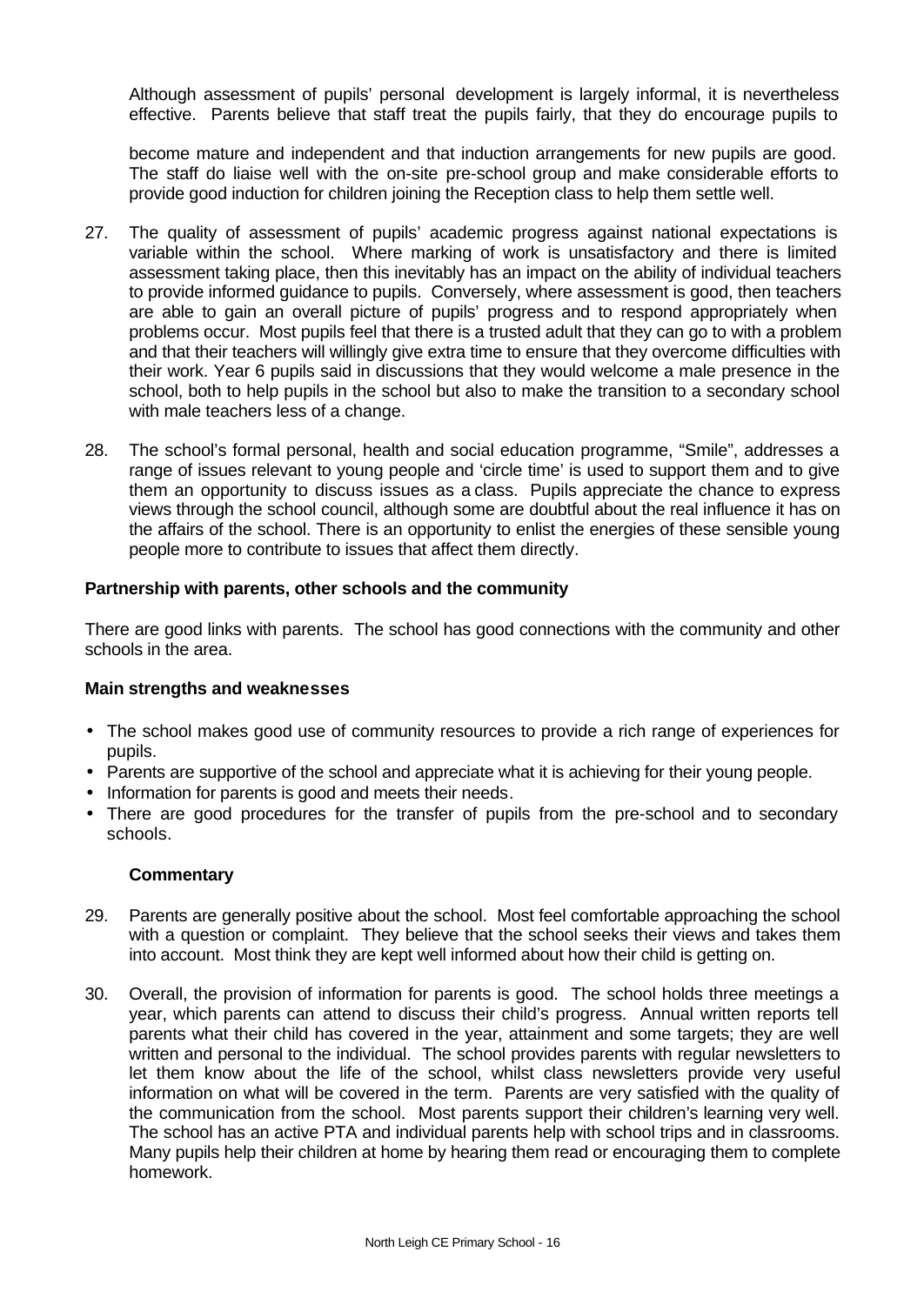- 31. There are good links with the local community. Local churches contribute regularly to school assemblies, whilst the local beat officer organised a "police week" for pupils to learn about police work. Many of the pupils worked with village residents to perform as part of the village Mystery Plays. Teachers regularly use the resources of the village in support of pupils' learning, with maps, models and artwork of the village to be found in several parts of the school.
- 32. There are also good links with the pre-school that occupies a building on the school site. There are good induction procedures to help children get used to the school environment and its procedures before they attend, with teachers discussing children's needs with parents and pre-school leaders. Staff from the school usually conduct a home visit before the children join. At the other end of their primary education, there is good liaison with the local secondary schools; pupils are well-briefed on what to expect and appropriate information is passed to their next school. These procedures ensure that pupils have a stress-free progression through the stages of their education. Involvement in the Witney Partnership of Schools enables North Leigh to access wider expertise to support teaching and learning.

#### **LEADERSHIP AND MANAGEMENT**

The governance of the school is good. The headteacher provides good leadership. Overall, other key staff provide satisfactory leadership. Management of the school is good, overall.

#### **Main strengths and weaknesses**

- The headteacher is providing good leadership and has the confidence of most parents.
- Governors provide good support and expertise.
- The school is inclusive, providing well for all pupils whatever their needs.
- Financial management is good, with good use made of all available resources.
- Subject co-ordination is satisfactory but the role of subject manager is not sufficiently developed.
- The role of the deputy headteacher is not maximised.

- 33. Governors carry out their duties well. They are committed to the school's aims and development. They bring significant expertise to the task and know the school well, including many of its strengths and weaknesses, and they provide the senior management team with a high level of challenge as well as strong support. Certain governors are linked to particular subjects, with some individual governors visiting the school very regularly and providing practical support; for example, a governor sometimes leads an assembly. They are involved in the school's strategic planning. The governing body is fully consulted in the initiation of the development plan and it plays a full part in formulating school policies. The governors ensure that the school fulfils its statutory duties, including the promotion of equal opportunities.
- 34. The headteacher is relatively new in the post but already has a good understanding of the school's strengths and weaknesses. She has quickly gained the trust and support of the vast majority of parents. She leads the school well in its values and in raising standards. She is reflective and many aspects of the school's work are being evaluated with a view to making improvements. She is also making a hands-on contribution to raising standards through her own significant teaching commitment.
- 35. Equality of opportunity is an integral part of the school's ethos and it is successful in enabling pupils from a range of backgrounds and with a range of special needs to feel welcome and to achieve. The school development plan has provided a good basis for the school's progress and has helped to raise aspirations and improve standards. Each objective is the responsibility of a named individual and time-scales are incorporated within it.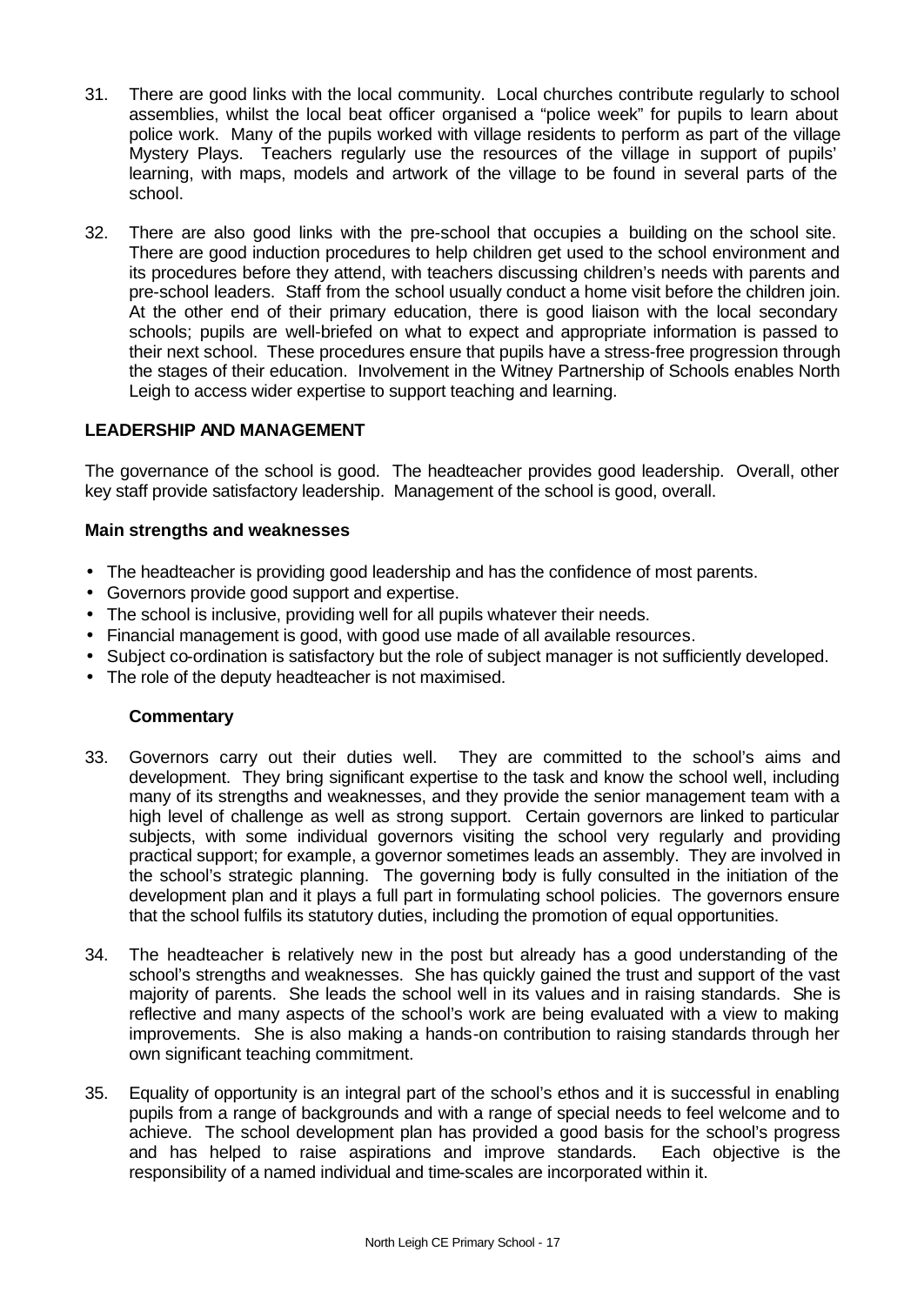- 36. The headteacher is supported by a small senior management team. The school is currently going through a period of development, with the team recently expanded by the inclusion of the special needs co-ordinator. The situation is slightly unusual insofar as the deputy headteacher works in the school only part-time, with no overlap in school with her opposite number in her job-share as a class teacher. This arrangement inevitably limits her impact in the deputy post. In addition, the subject co-ordination role is not strongly developed in this school. Some subject co-ordinators do not take as much responsibility as they could for monitoring their subjects, including the quality of teaching and improving standards. There is a need for them to implement strategies to improve their use of assessment and other data to evaluate pupil progress. The current situation results in too much responsibility remaining with the headteacher; there is too much pressure on her and too little opportunity for other staff to develop their leadership experience. The school's management capacity is stretched at present. The school's leadership is aware of this and there are plans to address the issue from next term. Good leadership and management of the Foundation Stage ensures that the needs of these children are addressed well.
- 37. The leadership and co-ordination of provision for pupils with special educational needs is satisfactory. The school is looking to install a new assessment and tracking ICT program which will monitor and record the progress of all their pupils, including those with special educational needs, so that support can be more consistent through the school. There are constructive links with outside agencies and with specialists who work with the school to support pupils with learning difficulties. All statutory requirements in regard to special educational needs' provision are met.
- 38. The school's finances are well managed, with regular financial reports produced to enable governors and managers to monitor expenditure. A significant proportion of the funds carried forward have been allocated for improvements in provision for ICT. Staff training and performance management are good and linked to the development needs of the whole school. There is effective day-to-day management of the office routines.

#### **Financial information**

#### *Financial information for the year April 2002 to March 2003*

| Income and expenditure $(E)$ |         |  | Balances (£)                           |
|------------------------------|---------|--|----------------------------------------|
| 368,663<br>Total income      |         |  | Balance from previous year             |
| Total expenditure            | 328,487 |  | Balance carried forward to the<br>next |
| Expenditure per pupil        | 2649    |  |                                        |

| Income and expenditure $(E)$ |         | Balances (£)                           |        |  |
|------------------------------|---------|----------------------------------------|--------|--|
| Total income                 | 368,663 | Balance from previous year<br>14,616   |        |  |
| tal expenditure              | 328,487 | Balance carried forward to the<br>next | 54.792 |  |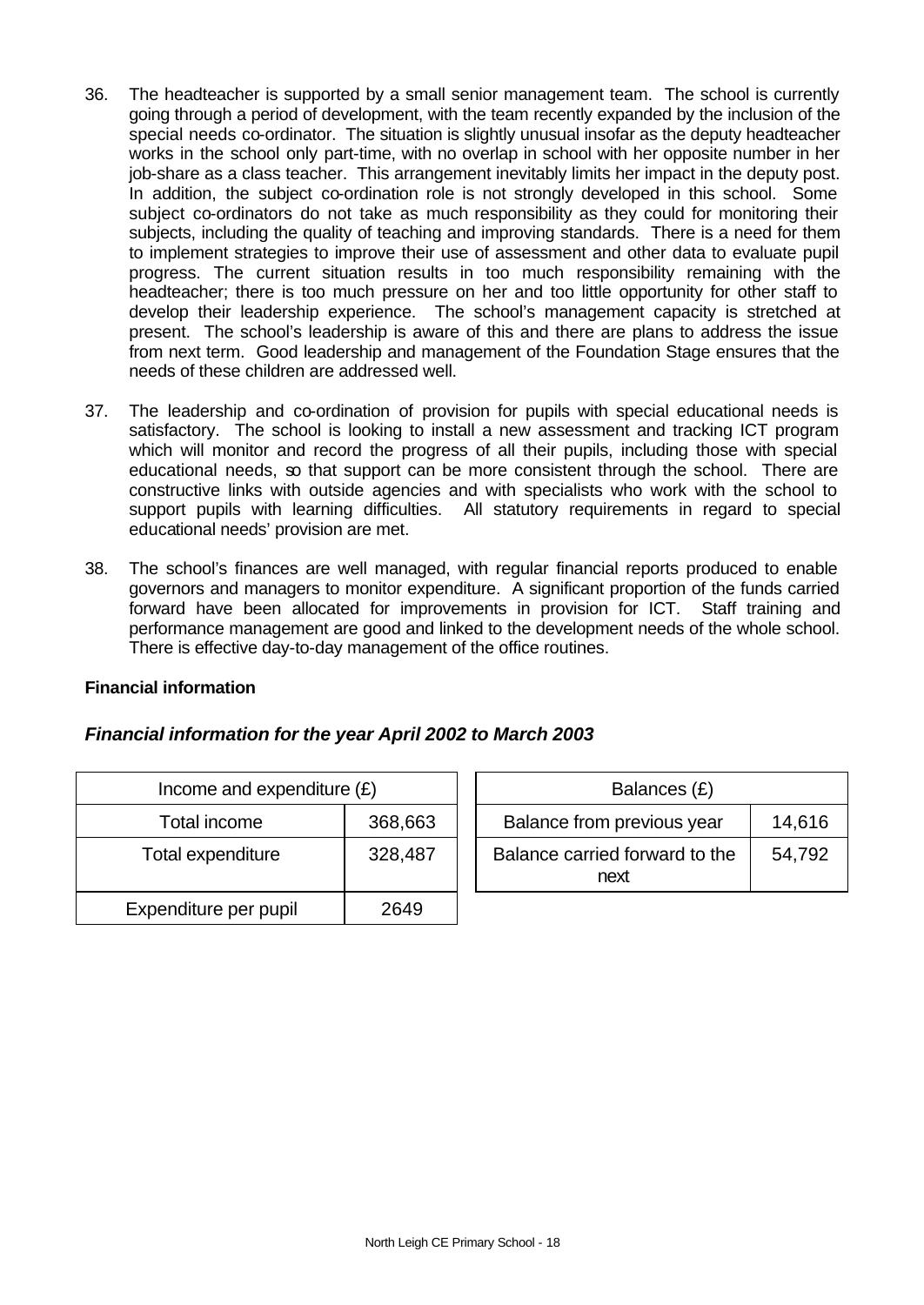# **PART C: THE QUALITY OF EDUCATION IN AREAS OF LEARNING AND SUBJECTS**

# **AREAS OF LEARNING IN THE FOUNDATION STAGE**

Provision in the Foundation Stage is very good for personal, social and emotional development. It is good for communication, language and literacy, mathematical development and knowledge and understanding of the world, and satisfactory for physical development.

## **Main strengths and weaknesses**

- Very good induction arrangements and relationships lead to very good achievement in personal, social and emotional development.
- There is very good planning and enrichment of the curriculum.
- Partnerships and teamwork are very good, involving parents, governors and support assistants.
- There has been very good improvement since the last inspection, as a consequence of good leadership and management.
- More challenge is needed in the teaching of writing in order to promote good achievement by all pupils.
- Limited access to outdoor activities hampers children's physical development.

# **Commentary**

39. Children join a combined Reception and Year 1 class at the beginning of the term in which they are five. The vast majority have attended the pre-school on the school site prior to starting school. These children visit the Reception class regularly before starting school. On entry, the majority of children are attaining levels in line with expectations for their age, with the full range of ability represented. The good ratio of adults to children enables good support for individuals and small groups. The accommodation is very good for all areas of learning. The outdoor environment and school woodland are used very effectively to promote learning, although provision for physical development in the designated outdoor environment is unsatisfactory. However, children have regular access to the school PE facilities and therefore accommodation for physical development is satisfactory, overall.

#### **PERSONAL, SOCIAL AND EMOTIONAL DEVELOPMENT**

Provision in personal social and emotional development is **very good**

#### **Main strengths and weaknesses**

- Very clear expectations are set consistently, leading to very good behaviour.
- Very good relationships between adults and children lead to good emotional development and attitudes to school.
- A very good balance of child-initiated and adult-led activitie promotes very good concentration and perseverance.

#### **Commentary**

40. Very good management of space, staff and resources enables children to develop concentration and perseverance very well. In child-initiated play activities, children use imaginative play, sand, water and construction toys, with good levels of independence. The range of equipment available is good. The team has acknowledged the need to promote further autonomy for children as they access art materials. Staff and children relate to one another extremely well, and this promotes very good attitudes to learning and behaviour. **Adults**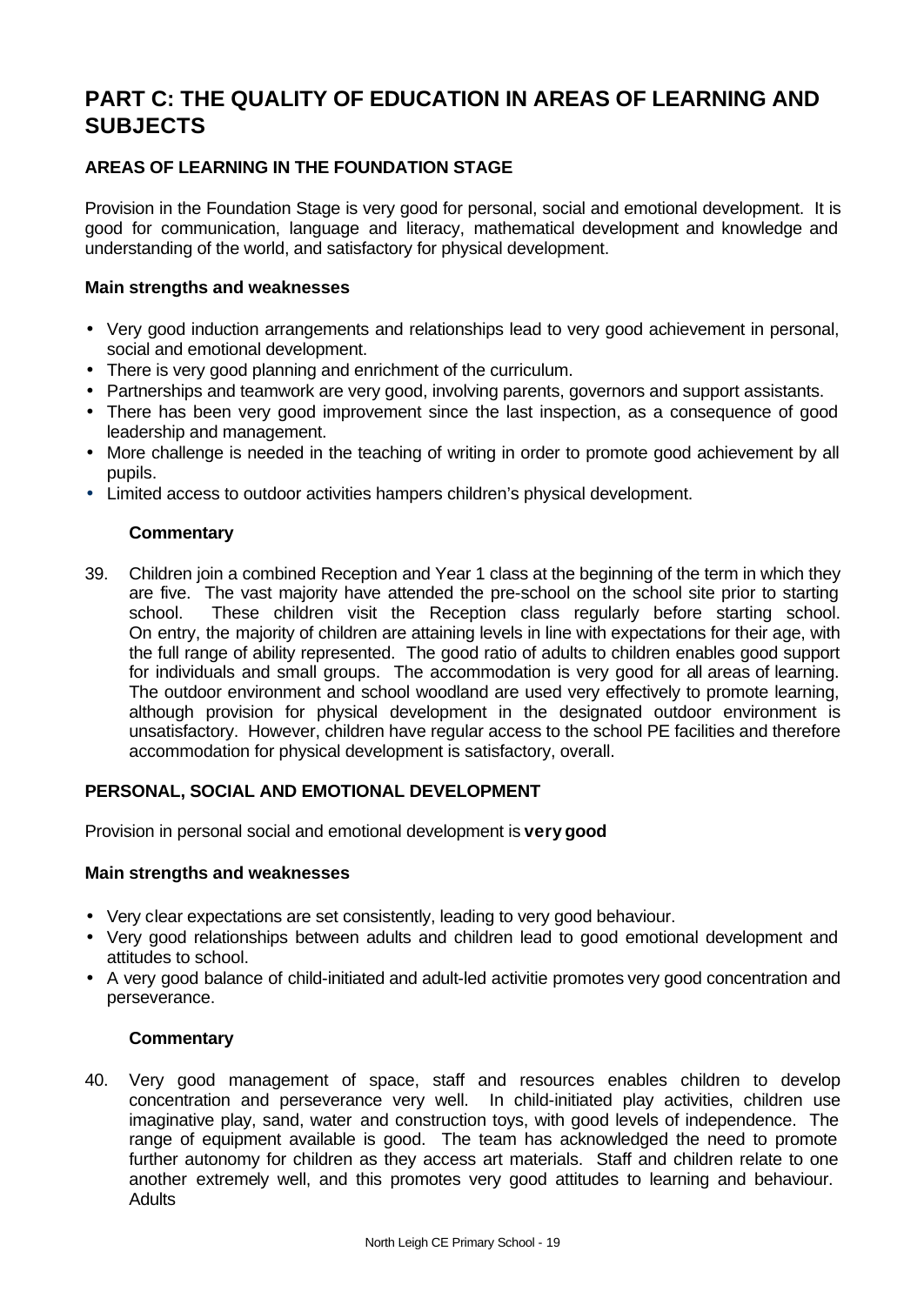listen to children with interest and they regularly give positive responses and encouragement. This leads to very good standards with good levels of self-confidence and self-esteem in children.

# **COMMUNICATION, LANGUAGE AND LITERACY**

There is **good** provision in communication, language and literacy.

#### **Main strengths and weaknesses**

- Good teaching and learning leads to good achievement in speaking, listening and reading, and above average standards, overall.
- Standards in writing are in line with expectations for their age.

#### **Commentary**

- 41. Good achievement in reading is promoted by good teaching and good use of resources. Children regularly share books with adults. Books are well organised, enabling children to enjoy a wide range of texts which are well-matched to their competences.
- 42. Higher-attaining children show very good levels of independence when they are writing, and are encouraged to use their knowledge of sounds and letters to build words and sentences. They write, using plausible spelling and simple punctuation. By this stage, at the end of the school year, this level of competence should be demonstrated by the majority of Reception children. The modelling of writing by adults, and focused support, is not always available to all groups of children in order to ensure that children use and apply their knowledge of letters and sounds, and do not reinforce incorrect letter formation and misspelling of simple words.
- 43. Children respond well to questions, and express their views and feelings well. Good use is made of role-play for promoting speaking and listening, and this is well promoted by adults. For example, children took on the role of explorers in the woodland area, creating their own camp, and engaging in hunting and fishing adventures. Whilst searching for beetles one five year old explained that he is going to be an 'archaeologist' and will 'dig up Romans'.

# **MATHEMATICAL DEVELOPMENT**

Provision in mathematical development is **good.**

#### **Main strengths and weaknesses**

- Very good attitudes to learning are promoted by stimulating and practical activities.
- A good level of support for individuals means the curriculum is equally available to all.

#### **Commentary**

44. Children learn well in whole-group sessions as they count forward and back, practice subtraction in rhymes and read numerals. Good problem-solving opportunities enable children of all competencies to respond well and to enjoy good levels of challenge. For example, children used subtraction to find how many Hoola Hoops were left from 20, after eating some. They were then challenged to make up their own problems. Some children decided to start with 100, and subtract 2. The children's above-average level of competence in using numbers to count on and back was accommodated well by the use of an open-ended task. The end-ofyear assessments show standards above those expected for their age and children show good achievement overall. Teachers' planning maximises the use of resources and ensures that all ability groups are challenged well. Very effective use is made of learning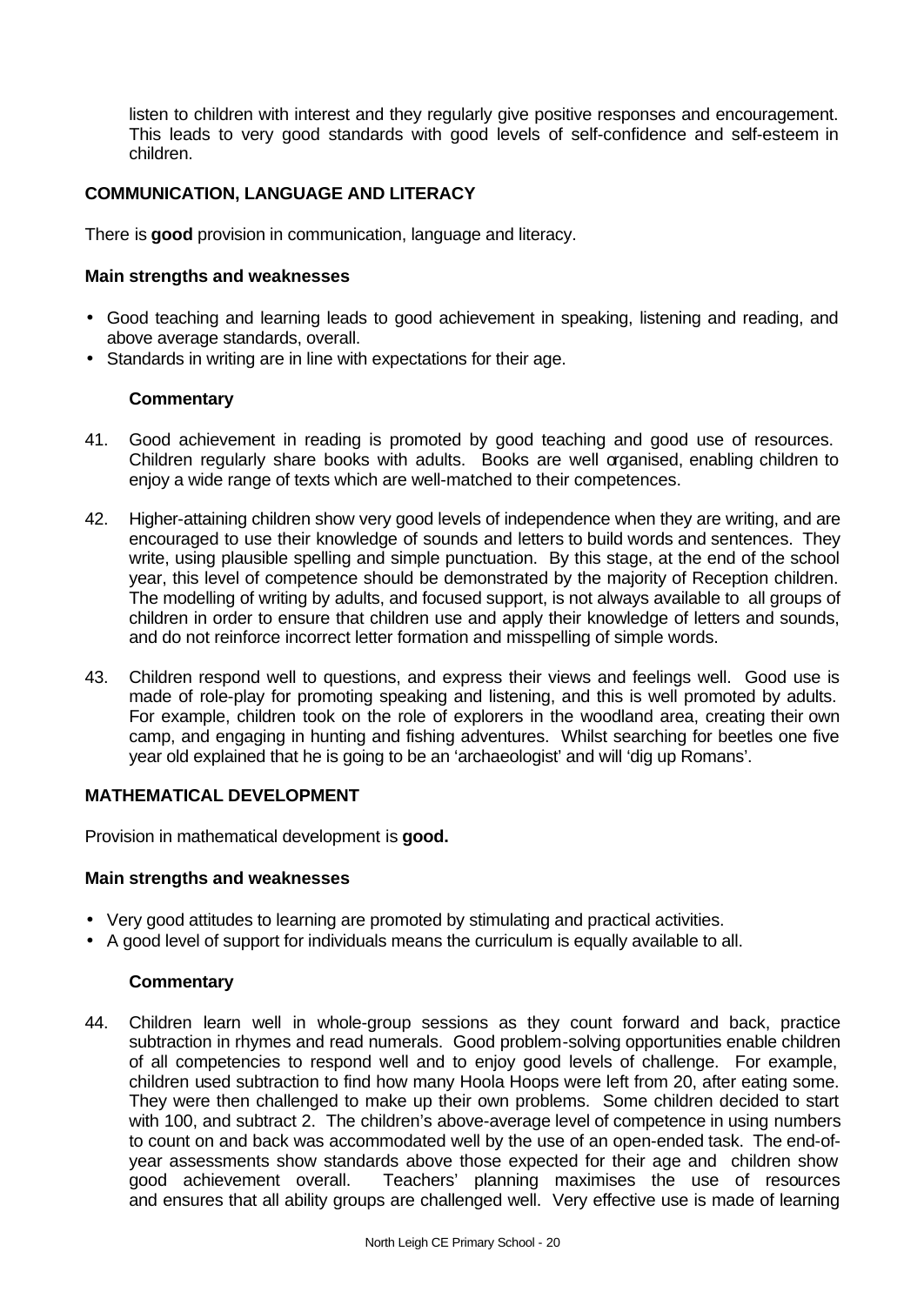support assistants and voluntary helpers, who make a very positive contribution to children's learning.

# **KNOWLEDGE AND UNDERSTANDING OF THE WORLD**

Provision in knowledge and understanding of the world is **good.**

#### **Main strengths and weaknesses**

- Adults use questioning and practical activities to good effect for promoting observation and exploration.
- The enriched school environment promotes good learning.

#### **Commentary**

45. Good standards result from the good use that is made of the school environment to encourage children's understanding of the natural environment. In an expedition to the woodland area and pond, children observed living things very carefully. Staff encouraged the identification of water life and insects, using well-prepared illustrations and reference material. They also promoted care of living things to good effect. Children talk about their observations enthusiastically. 'They have millions of legs and these don't.' Adults promoted very good use of vocabulary as children described the characteristics of tadpoles, beetles and millipedes. Visits to the village also enrich the curriculum.

#### **PHYSICAL DEVELOPMENT**

Provision in physical development is **satisfactory.**

#### **Main strengths and weaknesses**

- The provision of large apparatus in the hall is good.
- There are few opportunities in the Reception outdoor area for promoting physical development.

- 46. The outdoor learning environment is frequently used throughout the daily routine, but not adequately for promoting physical development. There are few opportunities in the Reception outdoor area for climbing, balancing, changing speed and direction, throwing, batting, kicking and aiming. This constrains opportunities for children to exercise their own initiative in physical activity. The hall is used twice a week for movement and gymnastics. Whilst the provision of large apparatus in the hall is good, the children are not active enough in lessons. Too much time is spent waiting their turn or listening. Children with physical and learning special needs are well supported, and are fully integrated into lessons. Children show satisfactory achievement and standards are in line with those typical for their age.
- 47. It is not possible to make a judgement of provision or standards in **creative development** because no teaching was observed. The classroom provides an adequately resourced art area. Children's autonomy is constrained in the selection of art materials by the lack of accessible and visible storage. There is also potential to increase the stimuli for making pictures and models by displaying photographs, artefacts and the work of other artists near construction and art areas. This has been acknowledged as an area needing development by the Foundation Stage team.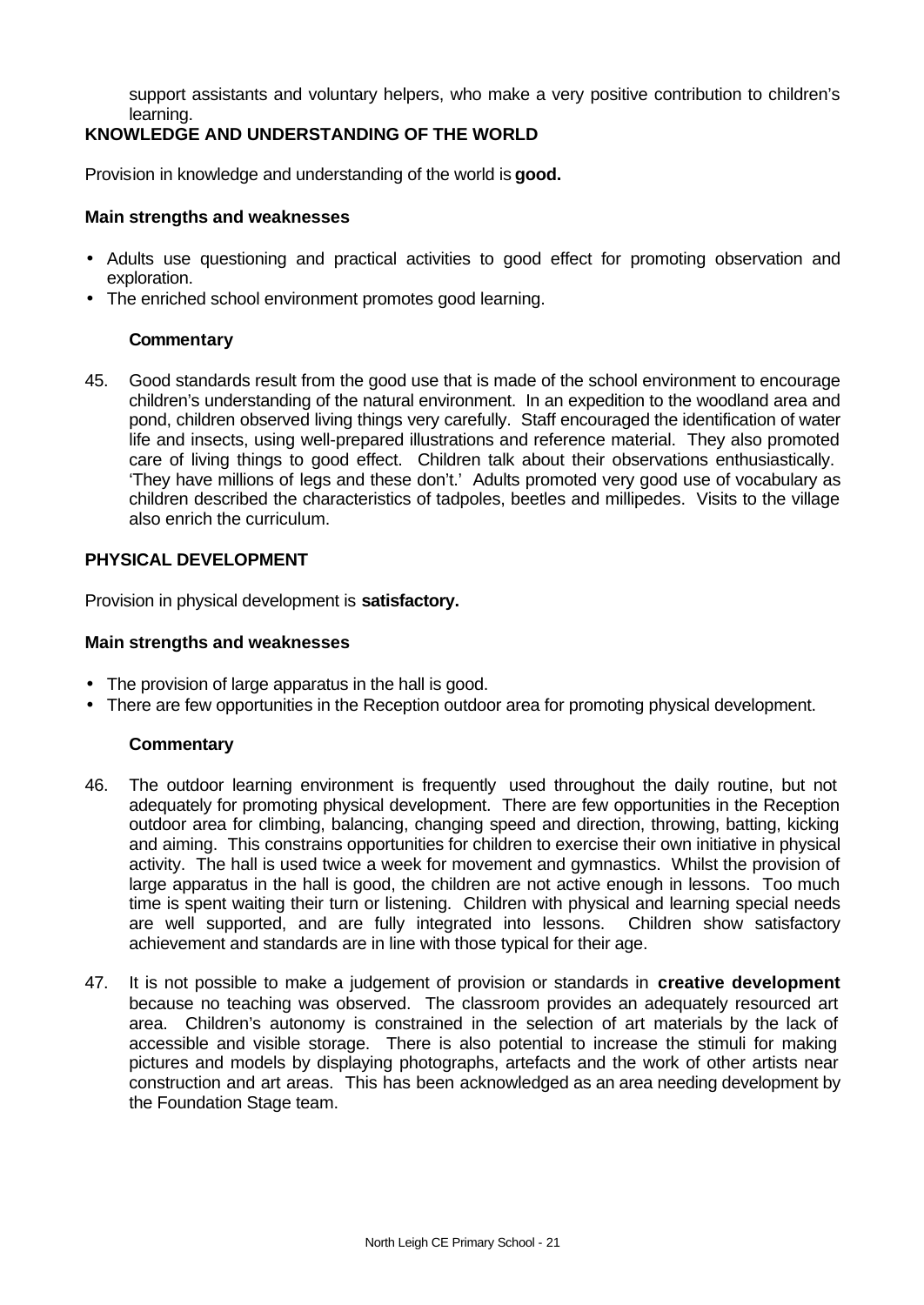#### **SUBJECTS IN KEY STAGES 1 AND 2**

#### **ENGLISH**

Provision in English is **satisfactory.**

#### **Main strengths and weaknesses**

- Pupils have good opportunities to develop their speaking and listening skills.
- The good teaching in Years 4 to 6 enables pupils to achieve well.
- Pupils with special educational needs achieve well as a result of individual support.
- Whilst writing standards have risen by Year 6, they are only improving slowly by the end of Year 2.
- The subject leader does not regularly have sufficient time to observe lessons and monitor standards in the earlier year groups.

- 48. Pupils' achievement is good, overall. Standards in Year 2 are close to national expectations but are below average, as too few pupils attain the higher level 3. Therefore, expectations of more able pupils are too low. Standards in national tests at the end of Year 6 are above average, with significant numbers of pupils attaining well above average results. Although there are mixed-aged classes throughout the school, pupils in Years 4, 5 and 6 are taught in year groups and this has contributed to their good progress. There is no significant difference between the achievement of boys and girls. Pupils with special educational needs make good progress because of the caring, consistent and individual support given by their learning support assistants. An experienced learning support assistant leads the Early Literacy Support programme for some pupils in Year 1, reaping a positive impact on the progress of those pupils.
- 49. Achievement in pupils' speaking and listening skills is good because teachers plan specific time and opportunities within the lessons for its development. Pupils are encouraged to make contributions and express their opinions and do so articulately. In a Year 1/2 lesson, one pupil took on the role of a gardener and the other pupils were invited to ask her questions about 'her work.' Older pupils communicate ideas and opinions fluently, showing increasing confidence and maturity.
- 50. Pupils of all ages enjoy reading and, by Year 6, the majority are enthusiastic and independent readers. This is obvious from their home-school reading diaries. By the end of Year 2, pupils are starting to master a suitable range of other skills to help them to read unfamiliar words. Not all can explain all the words they read, but many can retell a simple story. One Year 2 child voluntarily recited a very long space poem that he had remembered and practised 'just because I liked the poem.' By the end of Year 6, pupils read fluently and show a keen interest in the books they read, both in school and at home. They understand clearly the difference between fiction and non-fiction books, but do not use the library regularly for research. The shelving in the reference library is not conducive for quick and easy access to finding the information required as many of the large books lie on their side and the title is not visible. The system for the cataloguing of the books is not obvious to any potential reader. The school has recently added to the range of books, increasing both the class and the school library nonfiction stock.
- 51. Writing has been a priority focus area for the school and this had an impact on Year 6 results. Members of staff have worked hard to drive up standards in writing. These are, however, still below average in Years 1, 2 and 3, but above average in Years 4, 5 and 6. Pupils achieve well in these older year groups because of good teaching. Factors that have been instrumental in raising standards are:
	- a good range of in-service training for the staff.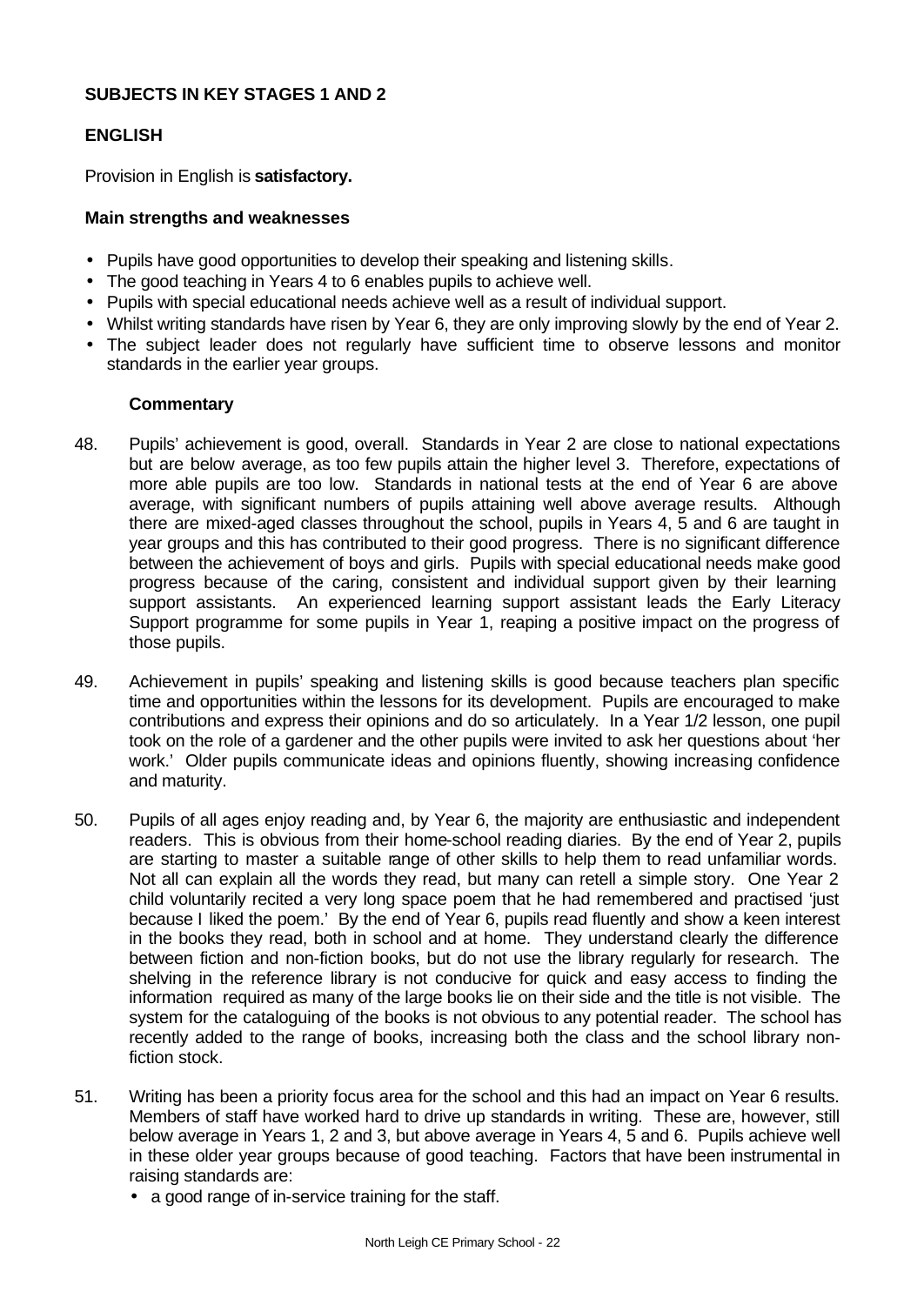- interesting and relevant writing tasks set.
- opportunities for pupils to write across a wide range of styles of writing.
- pupils' writing being extended to presentations using ICT.
- constructive, supportive and clear marking so that pupils are knowledgeable about what they have to do to improve.
- booster classes in writing given by the English co-ordinator.
- 52. Samples of children's work shows that there has been considerable importance placed on the teaching of spelling and this has had a positive impact on pupils' written work. However, there is a lack of consistency throughout the school by teachers as to how they expect written work to be presented.
- 53. In the lessons seen, teaching ranged from good to unsatisfactory. In the best lessons, teachers have clear learning intentions so that pupils know exactly what they have to do. Planning identifies tasks for group and individual pupils' needs and work is well sequenced so that pupils are supported to work independently. Teachers show good subject knowledge through precise questioning. Where teaching is unsatisfactory the pace of learning slows because more able pupils are not given sufficient opportunity and guidance to work independently and the teacher-led activities do not give pupils a high enough level of challenge.
- 54. Management of the subject is satisfactory. The subject leader works part-time and does not have sufficient time to observe lessons, monitor planning throughout the school and track pupils' progress in her subject. Thus, opportunities to fully manage the subject are limited. She has arranged many special events such as Book Week and World Book Day, which have given her subject a high profile. The subject leader has a clear vision for improvement, which includes training for the new members of staff.

#### **Language and literacy across the curriculum**

55. The subject leader has worked hard to promote the application of pupils' literacy skills in nonfiction writing in other subjects by planning in-service training in history, science and religious education. During the inspection, in a geography lesson observed, there were adequate opportunities for pupils to use literacy skills in their own reports. Some teachers make good links with ICT. At the moment, these opportunities to link all subjects together are not structured; however, the school has identified the need for more formalised cross-curricular planning.

#### **MATHEMATICS**

Provision in mathematics is **satisfactory**.

- Most teaching is good.
- Provision for more able pupils is good and very good for those who have special educational needs.
- Leadership and management of the subject are good.
- Opportunities for using and applying mathematics skills in investigations and problem solving have been limited.
- Marking and assessment is an area for improvement.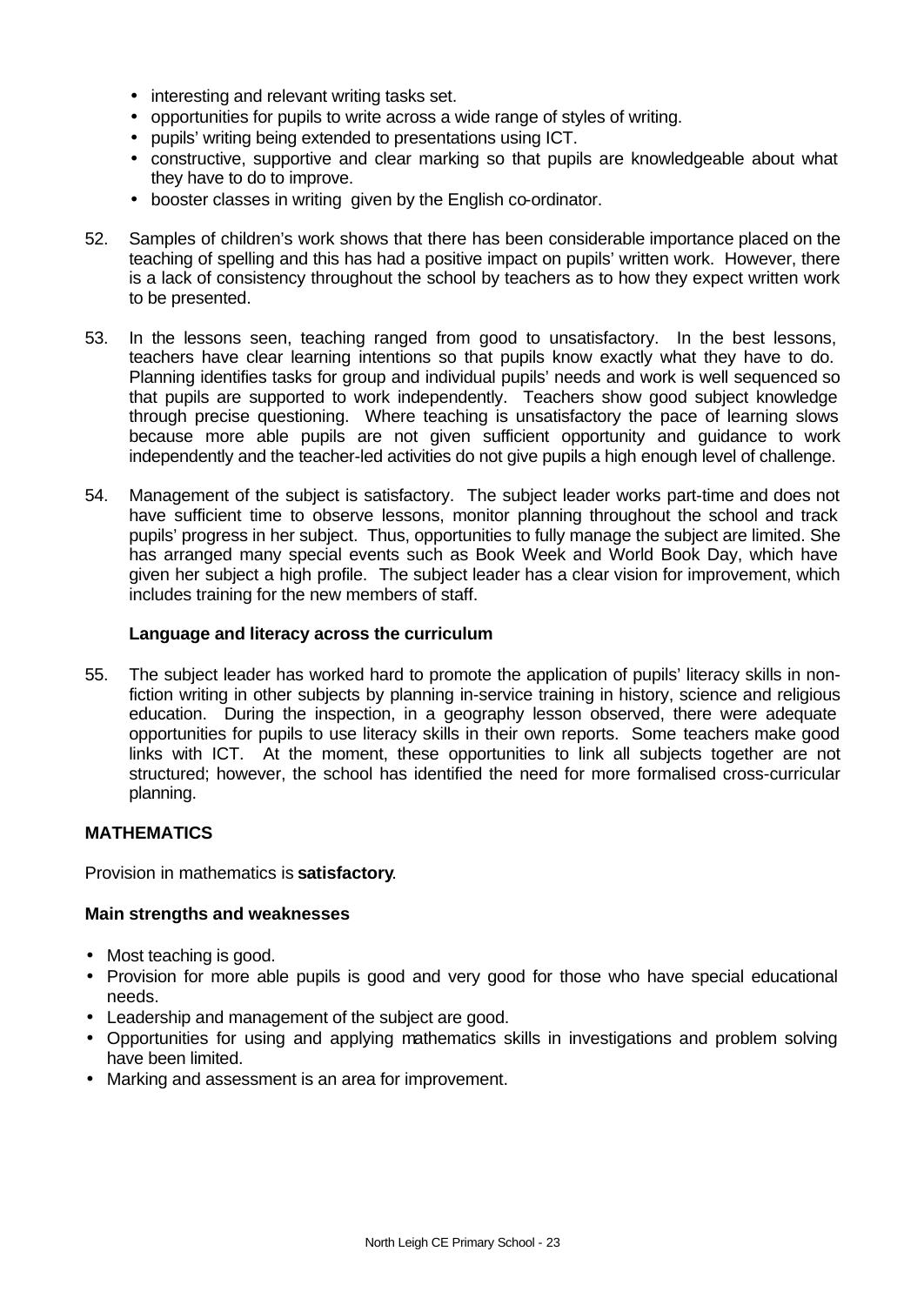- 56. The quality of teaching and learning in the school has improved since the last inspection. During this inspection lessons were mainly good, with some examples of very good teaching, particularly for the older pupils. In the last inspection, teaching of mathematics was satisfactory without any examples of very good teaching. The quality of learning is now good, helped by the good attitudes and behaviour shown by the pupils. In relation to pupils prior attainment, their achievement is good, overall, because of the organisation of pupils within year groups, based on their prior attainment and current needs. Standards at the end of Year 6 are above average. The disappointing results in 2003 reflect the number of pupils with learning difficulties of pupils taking the test that year. Also, some pupils missed attaining a level by one mark.
- 57. The schools provision for mathematics has improved since the previous inspection. This is because of the focus on driving up standards by targeting areas for improvement. The determination and capacity of the school to raise attainment is shown by the ways in which the co-ordinator and other key staff are introducing good systems to support a rigorous approach to all aspects of monitoring and evaluation of the subject.
- 58. The quality of teaching and learning is good. The emphasis on a practical approach lifts pupils interest to a very high level and aids their understanding. The main areas of weakness, which the school has recognised, are in those of problem-solving and investigation. These skills are not as well developed as others, and the school is now putting more emphasis on developing these aspects of the subject in order to raise standards and the rate of learning.
- 59. Teachers mark pupils work regularly and discuss it with them while they work. Whilst teachers make good use of the regular assessment information to plan further work, they do not consistently make it clear to pupils how they can improve.
- 60. The subject is led and managed very well. The recently appointed co-ordinator has identified priorities for development and improvements are already evident. For example, in greater emphasis on investigations and tackling mathematical problems.

#### **Mathematics across the curriculum**

61. Teachers make satisfactory opportunities to develop pupils mathematical skills across the curriculum, especially in ICT and science. These skills are underused in other subjects, such as geography.

#### **SCIENCE**

Provision is **good** for pupils in Years 4, 5 and 6 and is **satisfactory** in Years 1, 2 and 3.

- Standards are above average by Year 6 because the curriculum is broad and well planned in years 4, 5 and 6.
- Good subject knowledge by the co-ordinator leads to good curricular guidance and the provision of good quality resources.
- Standards are below average by Year 2 because pupils do not have enough opportunities to develop their skills of scientific enquiry.
- There is insufficient challenge, for some pupils, when assessments are not used to ensure that lessons promote new learning.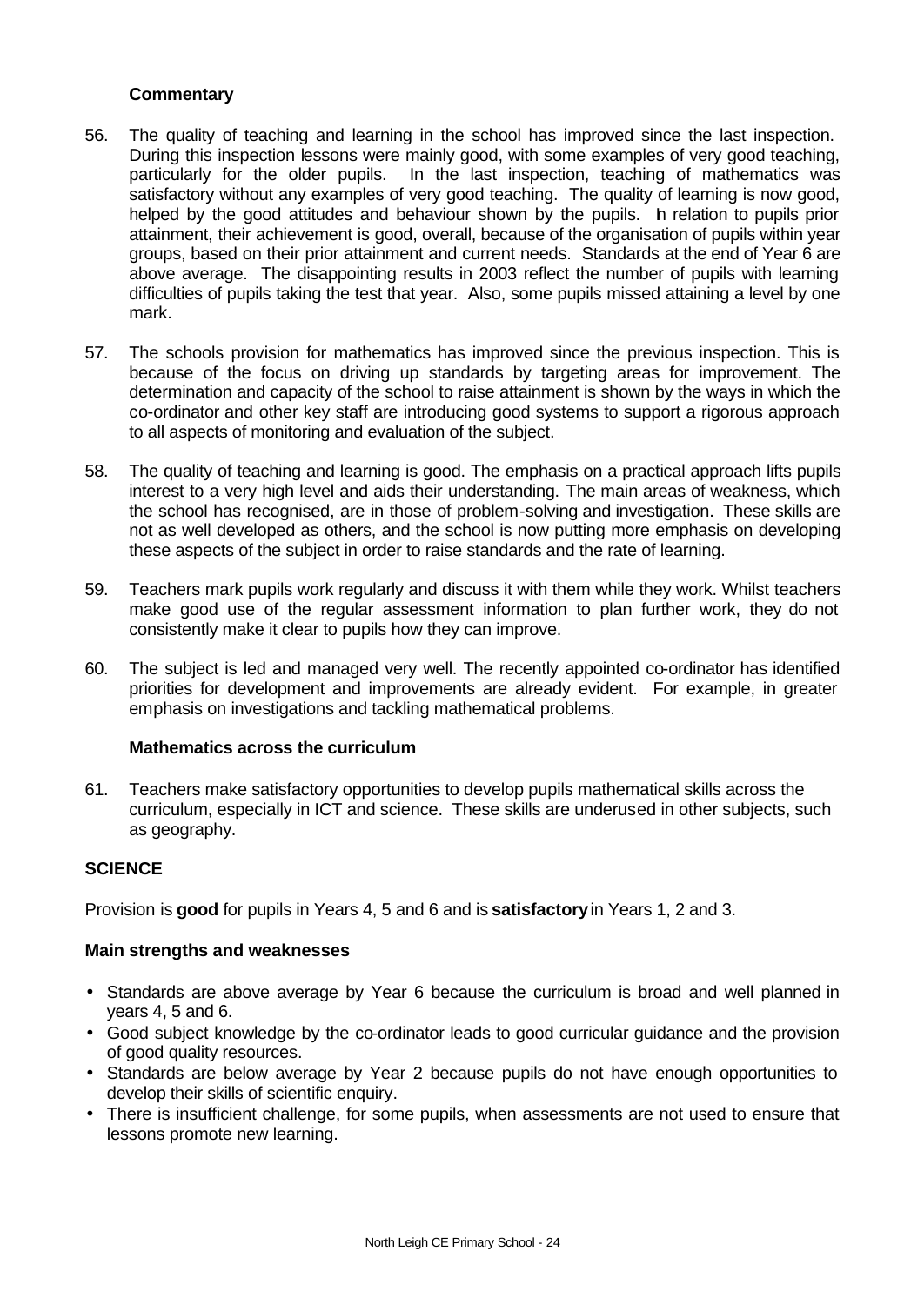- 62. Pupils' achievements are satisfactory, overall. The results attained by Year 6 pupils in national tests show that standards have been improving since 2001. In 2003 standards were above average compared with schools nationally, and were average when compared with similar schools. This year an above average percentage of pupils has attained the higher level 5, indicating good achievement by higher-attaining pupils. However, standards for Year 2 pupils were below average in 2003. Whilst there was good attainment in knowledge about living things and materials, their knowledge about physical processes, such as forces, light, sound and electricity, and their scientific investigational skills, were weak. The inspection findings are consistent with this picture. Pupils in Year 2 have not had a sufficiently broad curriculum to enable good achievement in all aspects of science.
- 63. The quality of teaching and learning is satisfactory, overall, with some outstanding teaching in Year 4. The best teaching is exemplified by very good preparation of resources and very good use of assessment to ensure that the work is challenging. Assessment is also used to check how well pupils have understood key ideas. Consequently time is used very effectively, and pupils are able to acknowledge their new learning at the end of the lesson. In most observed lessons for younger pupils, however, time is not used to good effect. Pupils are expected to listen for too long, and their independent work lacks rigor. Occasionally, there is insufficient challenge because time is used to consolidate previous knowledge without promoting progress.
- 64. Whilst there are good examples of pupils undertaking science investigations in junior classes, this is not a consistent feature throughout the school. Older pupils regularly predict and test their hypotheses. They record their observations, applying their mathematical skills as they use percentages and data-handling. They also research food chains on the computer and use an electronic microscope to observe micro-organisms, making good use of ICT.
- 65. Planning of the curriculum, for each year and term, shows good coverage of a broad curriculum. This is not adequately monitored, however, to ensure that long term plans are implemented consistently. Lesson plans do not take sufficient account of pupils' previous learning because assessment procedures are not well developed. Marking of pupils work is not thorough in all classes, and most marking does not help pupils understand what they need to do to improve.
- 66. The leadership of the curriculum is good overall. The subject co-ordinator uses her good subject knowledge effectively to provide good planning guidance and resources. Management, however, is satisfactory because systems for monitoring pupils' progress, and the quality of teaching, have not yet been applied to science systematically. Consequently, weaknesses have not been rectified. Since the last inspection, there has been good improvement in standards by the end of Year 6, but unsatisfactory improvement in standards by the end of Year 2. The co-ordinator acknowledges the need to promote more use of science investigation and enquiry throughout the school, demonstrating good vision for improvement.

#### **INFORMATION AND COMMUNICATION TECHNOLOGY (ICT)**

Provision in information and communication technology (ICT) is **good.**

- Effective teaching in Years 3 to 6 enables pupils to achieve well.
- There have been recent improvements in resources and staff expertise.
- Procedures for effective monitoring and evaluating provision and standards in ICT are not established.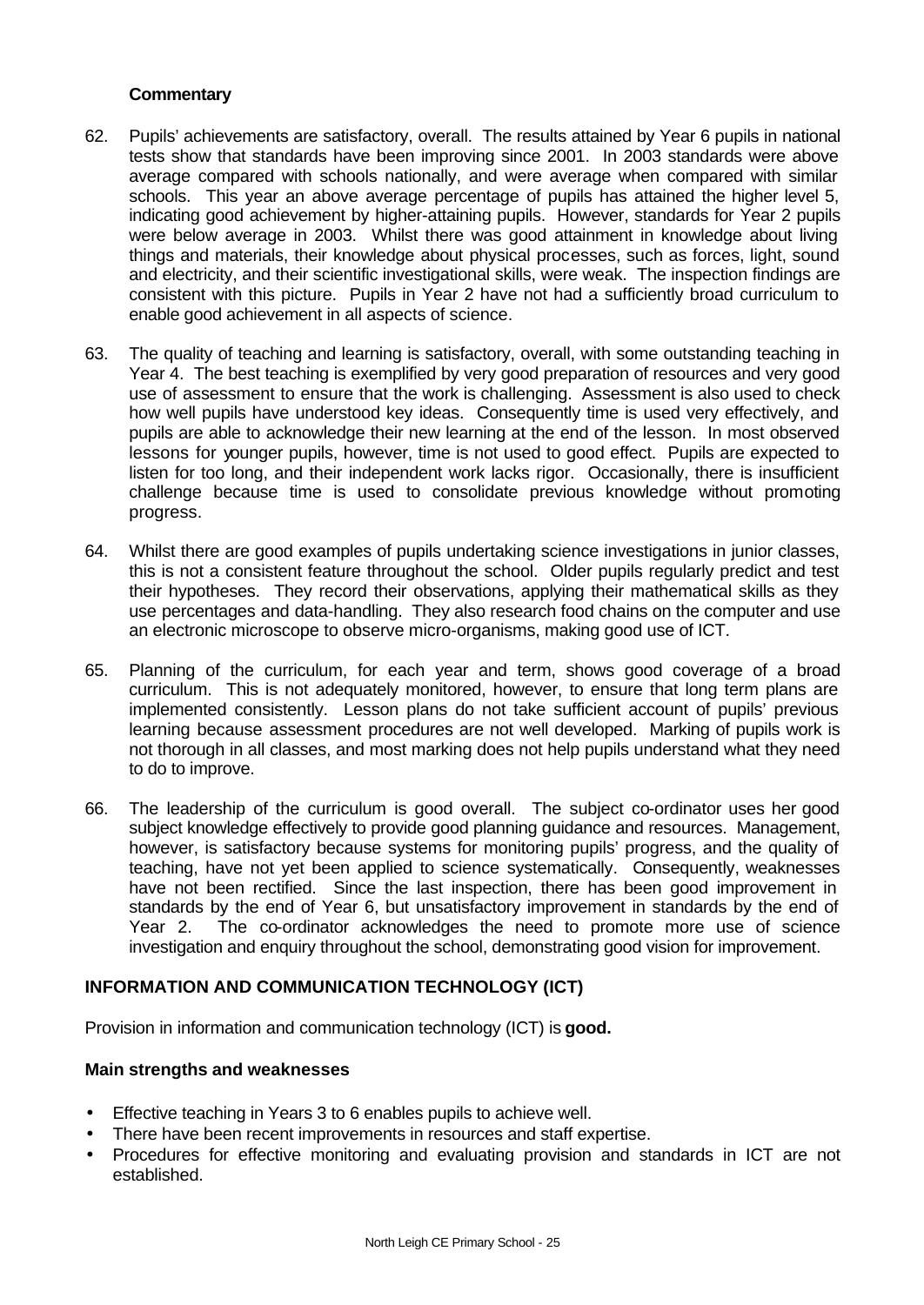- 67. By Year 6, pupils' ICT skills are good. In the direct teaching sessions seen, good teaching enabled pupils to make rapid progress and achieve well. It is not possible to reach a judgement about standards in Years 1 and 2 as no use of ICT was observed during the inspection. However, scrutiny of pupils' work and display indicates that pupils' competence in ICT is satisfactory. Since the last inspection, national funding has meant that the resources for the subject have been greatly improved through the opening of an ICT suite and staff confidence and expertise has started to develop through training.
- 68. The use of national guidance as the basis of planning throughout the school should ensure that all pupils experience the expected subject strands. In Years 3 to 6, despite mixed-age classes, ICT is taught in single year groups, allowing pupils to cover the full range of the ICT curriculum. The ICT suite is timetabled so that each class or year group has a weekly time for ICT and members of staff are free to book any of the many other free slots to use the ICT suite to support other curricular areas.
- 69. The well-prepared and organised direct teaching session in Year 3, taken by the subject coordinator, yielded quick results and enabled pupils to make rapid gains in their learning. By the end of the lesson, pupils were able to send and retrieve messages confidently by e-mail. Pupils in Year 4 use software to compile simple pie charts and bar graphs and copy their graphs in to a word processed document. The good individual support from the class teacher, and the children's ability to work well together in small groups, enables pupils to achieve well. Year 6 pupils have made 'talking books' for Year 2 pupils by planning and preparing the content and deciding on page layout, before finally using the computer microphone to add sound to their multi-media presentation. The resulting books ranged from alphabet and poetry to stories about life in the 60s. Pupils in Year 6 and in Year 2 enjoyed and benefited from this exciting project.
- 70. Pupils' keyboard skills generally are weak, with many pupils still typing with single fingers unable to locate keys with ease. The subject leader has plans to address this through the acquisition of relevant software. The Comenius project gives opportunities for pupils to download information and send e-mails to pupils in Germany, Poland and Spain.
- 71. The subject leader has good subject knowledge and has led in-service training for learning support assistants in areas where they feel they need more training. The school website is her 'baby' and is updated as regularly as possible. The monitoring of teaching and pupils' skills throughout the school, together with formalising the planned use of ICT across the curriculum, are areas for development. At present, any available time by the subject leader is spent on dealing with technical problems in the ICT suite

#### **Information and communication technology across the curriculum**

72. During the inspection very good use was seen of the interactive whiteboard in a science lesson on food chains. The electronic microscope is also used in Year 6 to allow all pupils to view at the same time. Pupils' work in display shows that the Internet and CD-ROMs are used for research in history and geography subjects and to download material to support art. Pupils create graphs and spreadsheets in mathematics and use word processing to edit, improve and present a variety of work in English.

#### **HUMANITIES**

It is not possible to make overall judgements about provision in **geography** and **history** because only one geography and no history lessons were seen during the inspection. However, from teachers' planning and the work completed by pupils, it is evident that the school meets requirements in these subjects. The work on display and photographs of previous class visits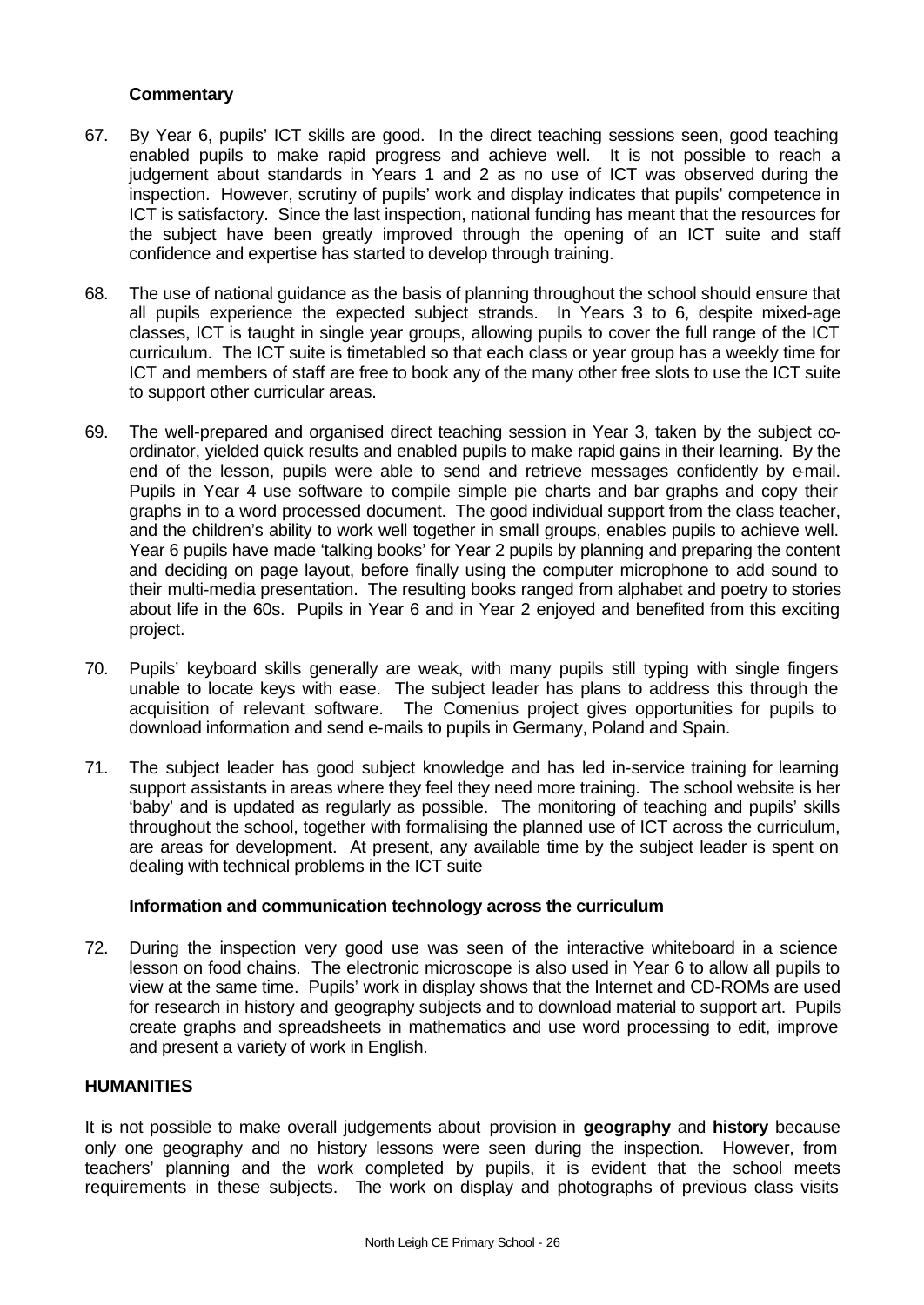indicates there is good enrichment of history and geography studies through a wide range of visits and visitors. These include fieldwork in the village and on the annual residential visits to Osmington Bay and Ilam Hall.

## **RELIGIOUS EDUCATION**

Provision in the subject is **satisfactory.**

#### **Main strengths and weaknesses**

- Good range of cross-curricular links, multicultural and fund-raising activities.
- Monitoring procedures of teaching and learning are weak.

#### **Commentary**

- 73. Only one lesson was observed in religious education and insufficient evidence is available to give an overall judgement about teaching in this subject. In the one lesson observed, Year 4 pupils were continuing work on religious symbolism. The class teacher gave plenty of opportunities for pupils to share their own experiences. They made a good effort to design their posters and drew on their literacy skills of bubble writing to help convey the message. Pupils in Year 6 have knowledge of the four major religions studied and recognise the importance of various practices within each.
- 74. Through the Comenius project, linking the North Leigh school to schools in Germany, Spain and Poland, staff and pupils have the opportunity to study other cultures. Pupils can empathise with other less fortunate people and have a developed sense of compassion. A display of prayers in the Wailing Wall by a Year 6 pupil read, "Dear God, please can you bring my nanny and grampy back from heaven so that they can live with us? But if you can't, please make sure they are O.K. in heaven."
- 75. New schemes of work, written with advice and support from the Advisory teacher for religious education are to be in place on a two-year rolling programme. Assessment will be linked into this programme.
- 76. Themes in assemblies contribute to developing a sense of 'awe and wonder' in the pupils. The school has plans to keep a more formal record of whole-school, infant and junior and class assemblies that will be based on a values approach linked closely to Bible stories and core beliefs.
- 77. The school is committed to its Christian ethos and has close ties with the local church and the local community; the school annually takes part in the Remembrance Day commemoration service and at Christmas time the older pupils organise a Senior Citizens' tea. The school is heavily involved in fund-raising for a wide range of charities, including the Barn Owl Centre, Harvest for the Hungry, and Love in a Box.
- 78. Subject leadership is satisfactory but the time available for management is very limited. There are no formal assessment procedures to ensure that the progress pupils make is easy to track from year to year.

#### **CREATIVE, AESTHETIC, PRACTICAL AND PHYSICAL SUBJECTS**

79. Provision in all the following subjects was sampled, as not enough evidence was available to make a secure judgement about the overall quality of provision in any.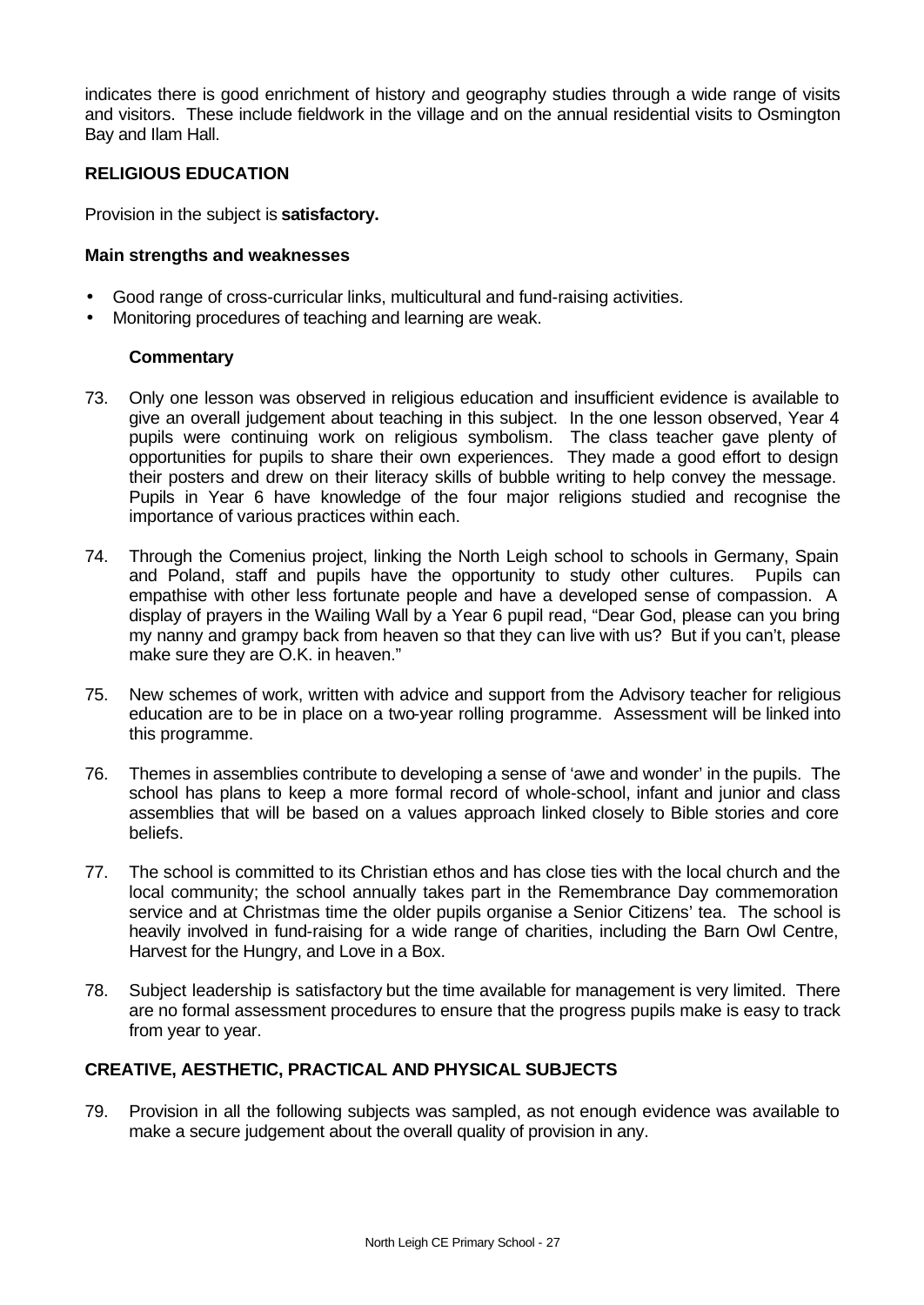- 80. No **art and design** lessons were seen. The multicultural aspects of art and design are exploited well throughout the year. Examples of art from different cultures are used to stimulate pupils imagination and feelings. Very good links were made with the partnership with three other European countries through studying and producing work in the style of artists from each country.
- 81. Teachers planning is good, ensuring full coverage of the National Curriculum. Pupils have good access to a wide range of art materials and their completed work shows they often paint, use modelling materials and print using paint. Good links with other subjects is a strong feature in art and design. The work linked to the school's woodland area in science gave rise to some good observational work as pupils discussed plants and habitats, and to the development of literacy skills as they described details. The assessment and recording of pupils' progress is a weak element in this subject. The school has already identified this as an area for improvement.
- 82. In **design and technology**, no lessons were observed and only a small sample of work was available for analysis. Evidence around the school, particularly in classrooms and corridor displays, and in folders with the results of previous projects and lessons, indicates that standards are in line with those expected at the end of Year 2 and Year 6. Teachers planning is based on the latest national guidance for design and technology and units are adapted to take account of mixed-age classes. The required content is covered satisfactorily. Procedures to assess pupils progress and knowledge have not been standardised for each year group. At present, information about how individual pupils respond to their tasks is unsatisfactory and this makes it difficult to plan future work effectively. Although there is limited evidence of pupils' evaluation of their work, Year 6 pupils recognise the purpose and value of evaluation as an integral part at the design and technology process. Good links are made with other subjects; for example, the creation of paper models of birds linked with work in science.
- 83. No **music** lessons were observed during the inspection, therefore no judgements are possible. Currently, the school does not have a subject specialist for music. Music is extended through class and whole-school performance, and recorded music is used in assemblies. Some pupils have the opportunity to play instruments, receiving flute, cello or violin lessons from a visiting teacher.
- 84. Singing in assemblies is good and pupils maintain a tune in a lively and well-structured manner. The musical "Joseph and His Amazing Technicoloured Dreamcoat", performed by pupils in the senior classes was a recent success and helped to fill gaps in pupils' knowledge and skills. Most staff follow the same scheme of work and this is set to further improve pupils' skills throughout the school. Music resources are of a good quality and are plentiful. Musical links with other schools are good and the pupils have regular opportunities to sing together on special occasions. Music makes a positive contribution to pupils' spiritual and personal development and adds to the quality of assemblies.

#### **PHYSICAL EDUCATION**

Provision for physical education is **good.** 

- Pupils attain standards that are above average in all aspects of the physical education curriculum by the end of Year 6.
- Pupils have very good attitudes towards physical education.
- The standard of teaching in physical education is very good.
- The co-ordinator is very enthusiastic and supports other members of staff effectively.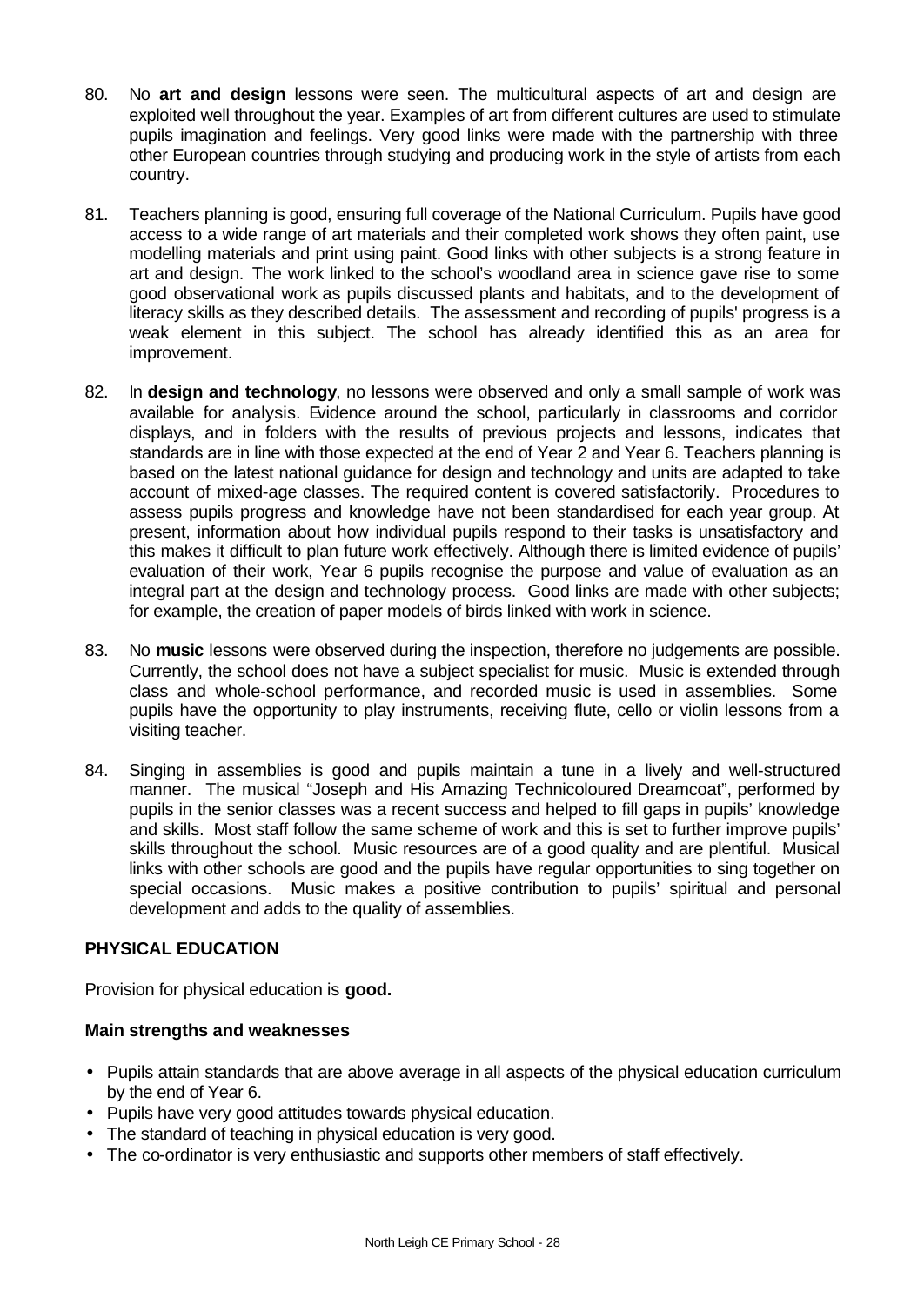- 85. The very good teaching in physical education enables all pupils to make good progress and to attain standards that are above average by the end of Year 6. Lessons are well planned and instructions are clear, enabling pupils to achieve well. Teachers have a good understanding of the subject and their teaching of basic skills is good. Pupils are encouraged to take responsibility for their own performance and to become self-critical in attempting to improve the standards of their skills. This they do in an increasingly mature way. The enthusiasm of the teachers for the subject is conveyed to the pupils and maintains their motivation for the subject.
- 86. All pupils, including those with special educational needs, achieve well. All the sections of physical education identified in the National Curriculum are provided for, including swimming, and the standards achieved by the time the pupils leave the school are good. Almost all the pupils, with very few exceptions, achieve the minimum national requirements, with a significant proportion attaining standards higher than expected.
- 87. Pupils enjoy the active and sometimes competitive nature of the subject and respond well to the tasks set, playing co-operatively together. Pupils benefit from a broad range of activities. They enjoy opportunities for physical activity and express themselves confidently. The pupils in their relationships with one another reflect the very good relationships between the teachers and pupils. They are generous in their applause for success, and helpful and courteous when they make observations about each others performance, encouraging each other to do better, such as when a group of Year 5 pupils were developing their throwing of the javelin, hurdling and catching skills. The breadth and quality of experiences that pupils receive in physical education contributes well to their personal development.
- 88. The subject co-ordinator is enthusiastic and has arranged a very good range of activities to extend the experience of pupils outside school. The nationally recognised scheme of work is being used, with suitable adaptations to make it relevant to the school. The quality of learning resources is good and they are used very well.

#### **PERSONAL, SOCIAL AND HEALTH EDUCATION AND CITIZENSHIP**

- 89. Religious education lessons and assemblies make a significant contribution to the provision for pupils personal, social and health education and citizenship (PSHCE). Teachers and all staff are very good role models for pupils and the close and caring relationship which exists between staff and pupils aids discussion on issues such as the use and misuse of drugs and sex education.
- 90. Assembly themes encourage pupils thinking about other people, helping them to be more aware of other's feelings and to be more tolerant. The quality of provision is enhanced by the good attitudes of pupils and the close and trusting relationships they enjoy with staff.
- 91. The development of the provision for PSHE is having a significant impact on pupils behaviour and their attitudes to school in general and towards one another in particular. Pupils behave in a mature and responsible way in school and this helps to create the very good ethos for learning seen in most lessons. Pupils views are sought regularly and pupils of all ages are elected to serve on the school pupil council and this promotes their sense of responsibility effectively.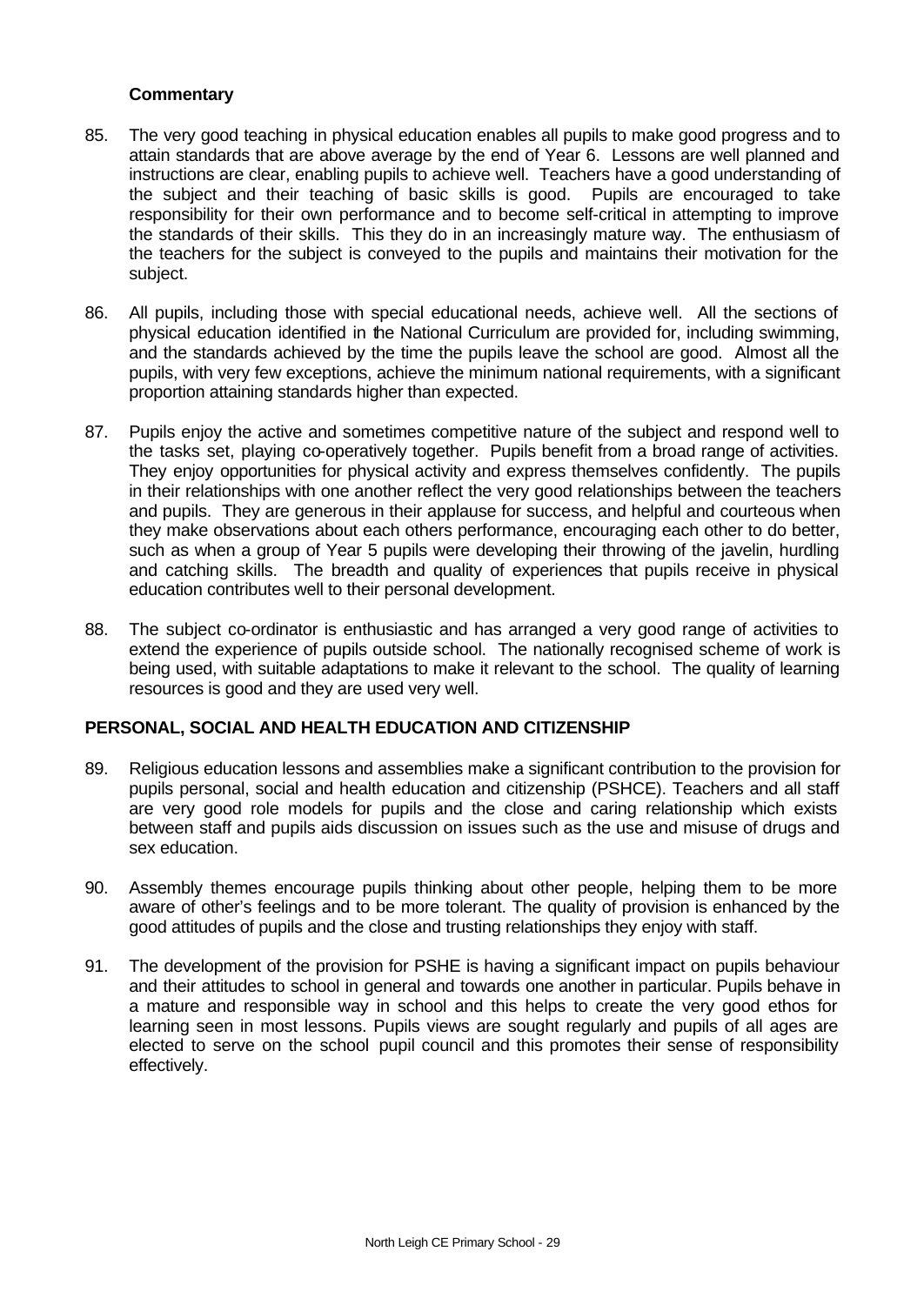# **PART D: SUMMARY OF THE MAIN INSPECTION JUDGEMENTS**

# **Inspection judgement Grade**

| The overall effectiveness of the school                              |  |
|----------------------------------------------------------------------|--|
| How inclusive the school is                                          |  |
| How the school's effectiveness has changed since its last inspection |  |
| Value for money provided by the school                               |  |

| <b>Overall standards achieved</b> |  |
|-----------------------------------|--|
| Pupils' achievement               |  |

| Pupils' attitudes, values and other personal qualities    |  |
|-----------------------------------------------------------|--|
| Attendance                                                |  |
| <b>Attitudes</b>                                          |  |
| Behaviour, including the extent of exclusions             |  |
| Pupils' spiritual, moral, social and cultural development |  |

| The quality of education provided by the school                  | 3 |
|------------------------------------------------------------------|---|
| The quality of teaching                                          | 3 |
| How well pupils learn                                            | 3 |
| The quality of assessment                                        | 4 |
| How well the curriculum meets pupils' needs                      | 4 |
| Enrichment of the curriculum, including out-of-school activities | 2 |
| Accommodation and resources                                      | 3 |
| Pupils' care, welfare, health and safety                         | 3 |
| Support, advice and guidance for pupils                          | 4 |
| How well the school seeks and acts on pupils' views              | 4 |
| The effectiveness of the school's links with parents             | 3 |
| The quality of the school's links with the community             | 3 |
| The school's links with other schools and colleges               | 3 |

| The leadership and management of the school |  |
|---------------------------------------------|--|
| The governance of the school                |  |
| The leadership of the headteacher           |  |
| The leadership of other key staff           |  |